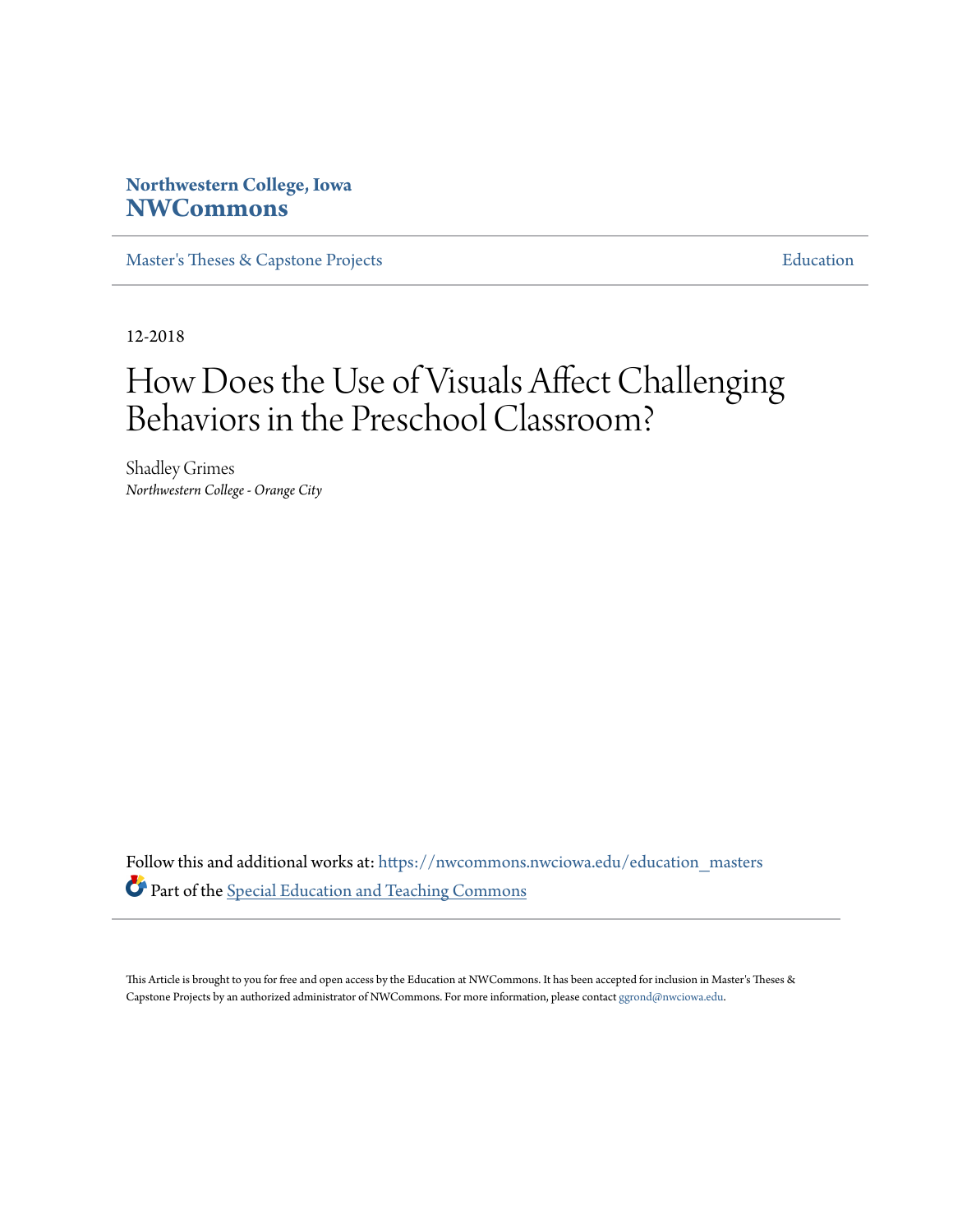How Does the Use of Visuals Affect Challenging Behaviors

in the Preschool Classroom?

Shadley Grimes

Northwestern College

A Literature Review Presented

in Partial Fulfillment of the Requirements

For the Degree of Master of Education

December 2018

Dr. Sara Waring-Tiedeman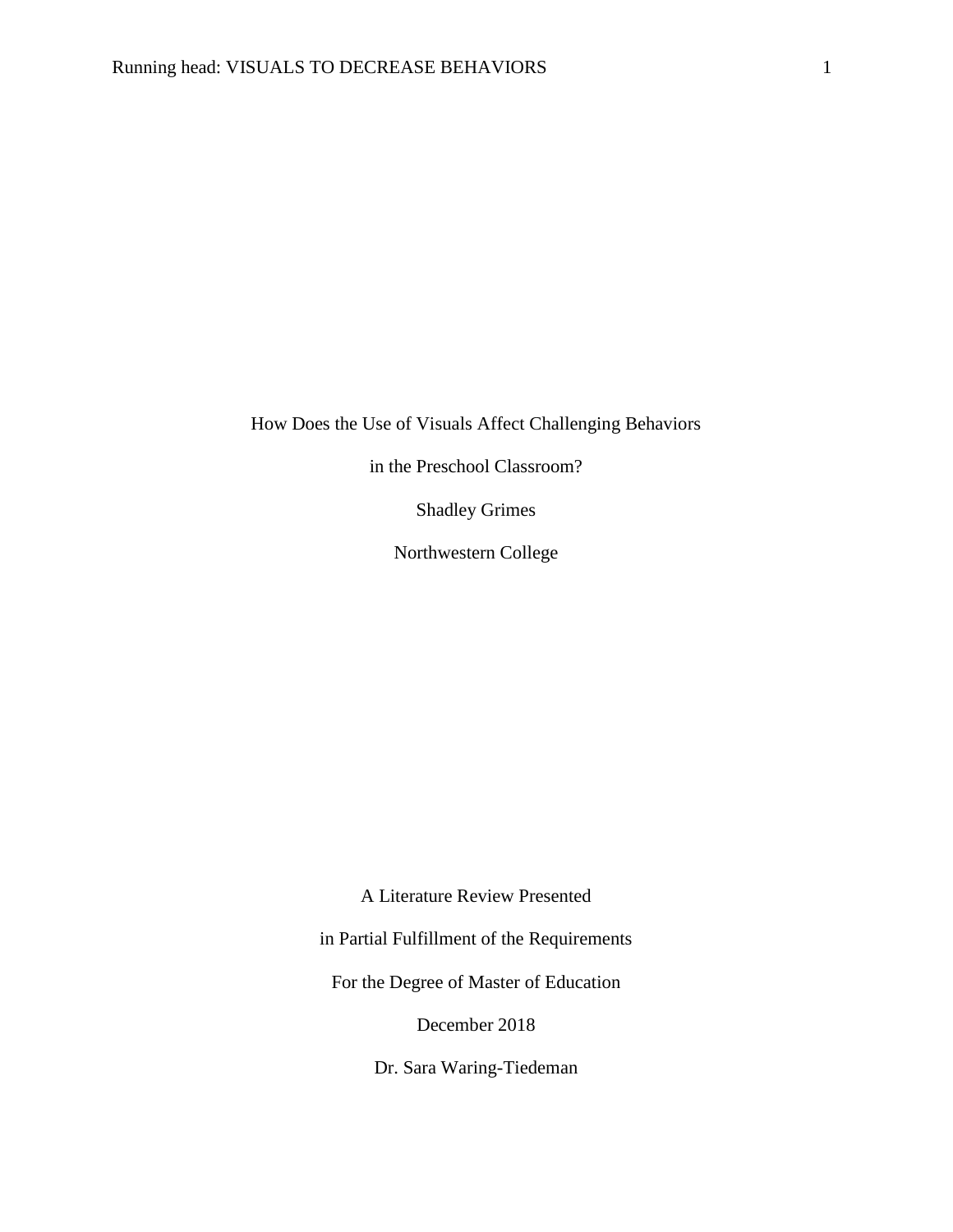# **Table of Contents**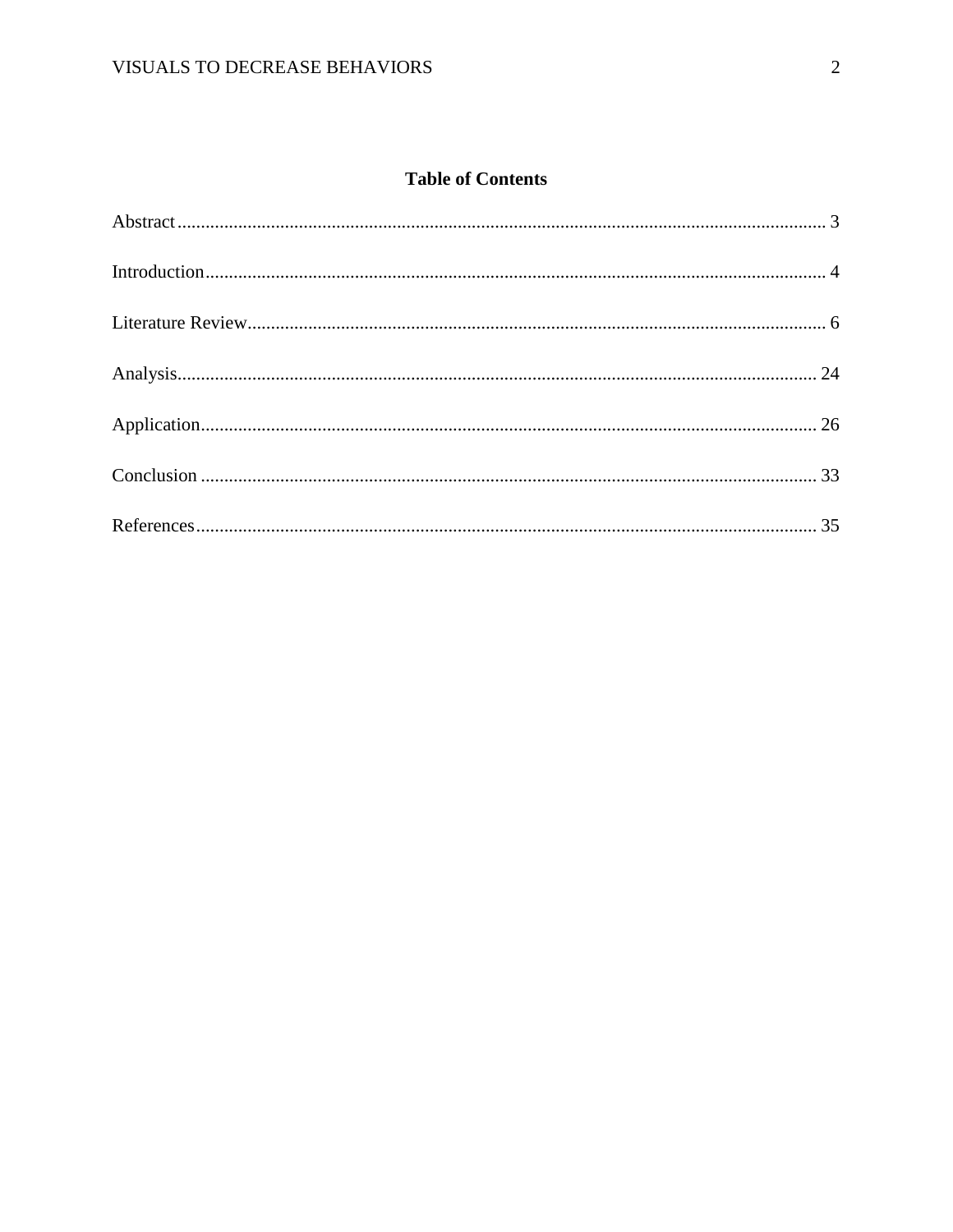#### Abstract

<span id="page-3-0"></span>Children with autism (ASD) are being included increasingly in the general education setting for preschool. This brings with it unique challenges as these children often are significantly discrepant from their peers in their communication abilities, both receptively and expressively. Beyond communication, ASD affects the child's joint attention skills, necessary for observational learning and sharing social experiences, each of which are significant elements in a typical preschool setting. These delays lead the child to frustration, which can be expressed in aggression, disruption, and other challenging behaviors. These behaviors negatively affect the student's ability to participate in preschool activities, make friends, and gain positive relationships with teaching staff. Research exploring the use of different types of visual supports in the preschool classroom shows some change in behavior when children are given access to alternative communication methods including PECS, visual schedules, social scripts, alternative augmented communication devices, and core vocabulary boards.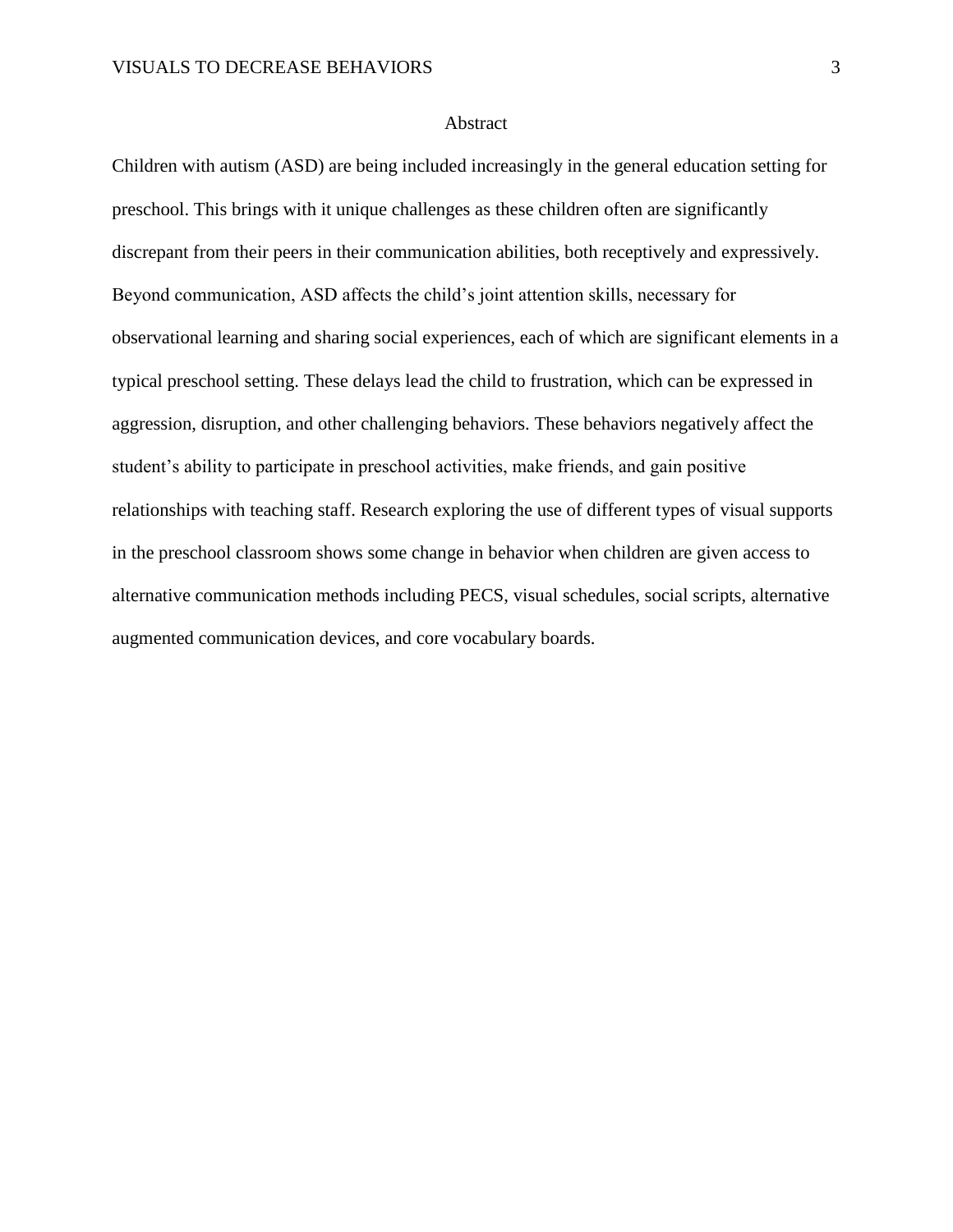<span id="page-4-0"></span>How Does the Use of Visuals Affect Challenging Behaviors in Children with Autism in the Preschool Classroom?

Preschool, also known as Early Childhood Education (ECE), is a critical time in the educational life of young children. Studies show that participation in quality preschool can directly affect the outcomes of children. A study done by David P. Weikart (1990) of the High/Scope Educational Research Foundation reported that children who received preschool programming in a high quality setting tend to do better in school and go on to report fewer social problems and greater income. Preschool is a unique transition between home (or other childcare) and school. The preschool teacher at times may be like a caregiver to this group of children, and for some this experience is the first outside of their home (Dobbs & Arnold, 2009).

ECE settings are becoming increasingly inclusive environments, combining typically developing children and children with all types of special needs. In 2015, the U.S. Department of Education and the Department of Health and Human Services released a joint statement expressing the position that all children, regardless of their ability or disability, should have access to a high-quality preschool in an inclusive environment. The National Association for the Education of the Young Child (NAEYC) and the Division of Early Childhood (DEC) also released a statement in favor of inclusive educational experiences for young children (NAEYC & DEC, 2009). Inclusion in preschool is happening regularly throughout the United States. Research has shown that inclusion benefits both atypical and typically developing children. Holahan and Costenbader (2000) conducted a study with two groups of children matched in pairs based on factors like age, gender, developmental level, and services. One of the pair was in an inclusive environment and the other in a self-contained setting. The authors found that the children with the higher level of social skills to begin with showed an increase in development of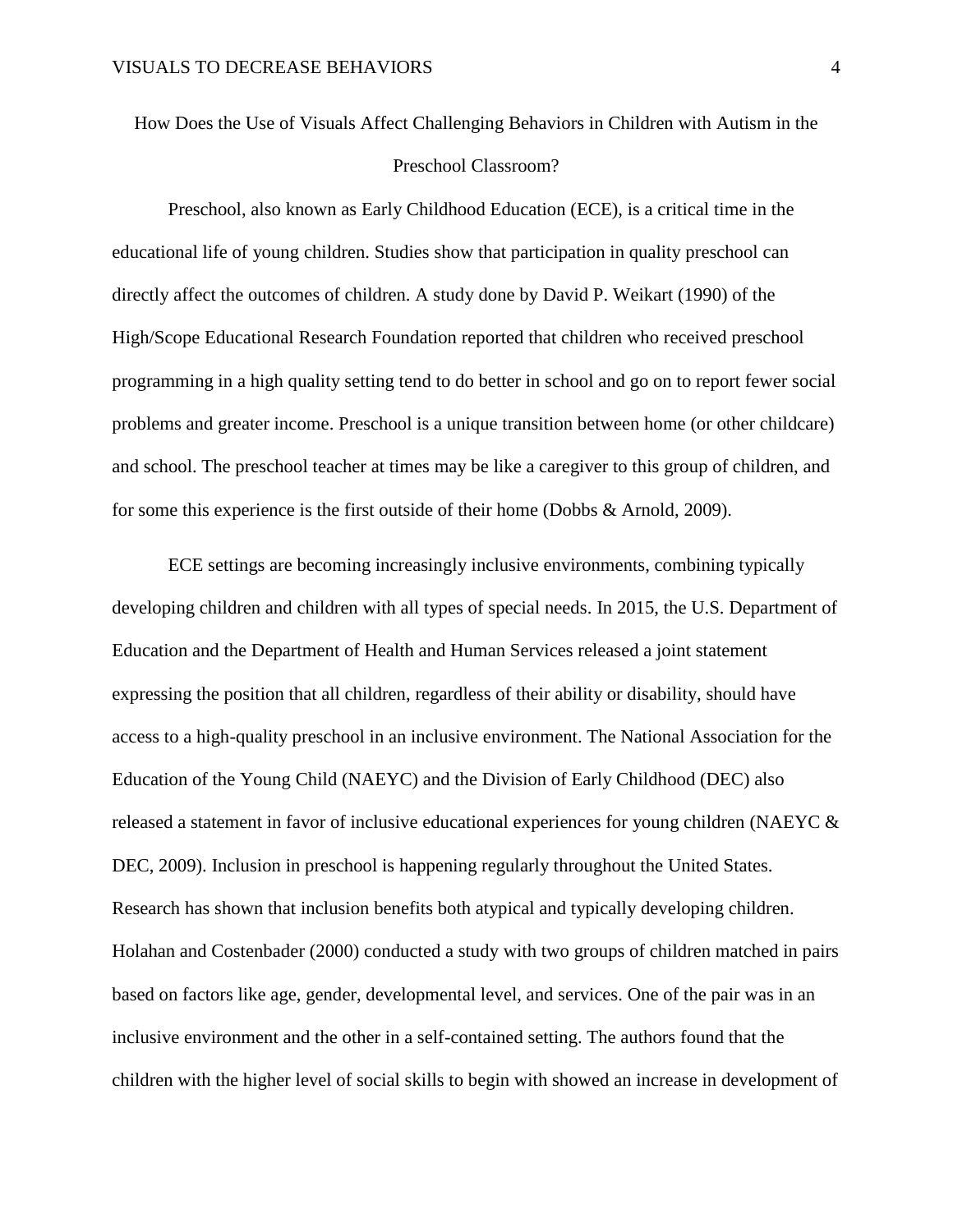these skills. The children who were considered lower in social development showed similar performance in both environments (Holahan & Costenbader, 2000).

This push toward inclusion has in turn pushed accessibility considerations to the forefront. Accessibility for preschool students with special needs is uniquely challenging, especially for those children with communication disorders and delays. An inclusive environment has led to great gains in equity for children with special needs. However, many preschool children struggle with their inclusive environment because they are lacking basic communication skills they need to navigate the environment (Hill & Flores, 2014). This is especially true for students with autism and other communication delays. Students with communication deficits are more likely to display difficult behaviors in the classroom (Frea, Arnold, & Vittimberga, 2001). To prevent negative behaviors from occurring, students with communication needs must have access to ways to communicate to others. For example, if a child is intellectually able to answer questions but does not have the expressive language skill to do so, he or she should have access to an alternative. A teacher, aide, or paraprofessional must anticipate the needs of the child and make sure the alternative methods are available. The use of visuals prevents or decreases challenging behaviors because it gives the child a voice, or a means to communicate and express choices. Anxiety is decreased when children feel a sense of control over their situation (Kern et al., 1998). Increasing a child's choice making ability reduced their displays of negative behaviors (Kern et al., 1998). The purpose of this paper is to expand early childhood teachers' understanding of how the use of visual supports can affect challenging behaviors in ECE as it applies to students with autism and other communication delays. Is challenging behavior mitigated using visual supports? Does the use of visual supports affect the frequency of challenging behaviors in the preschool classroom? If so, how can it be implemented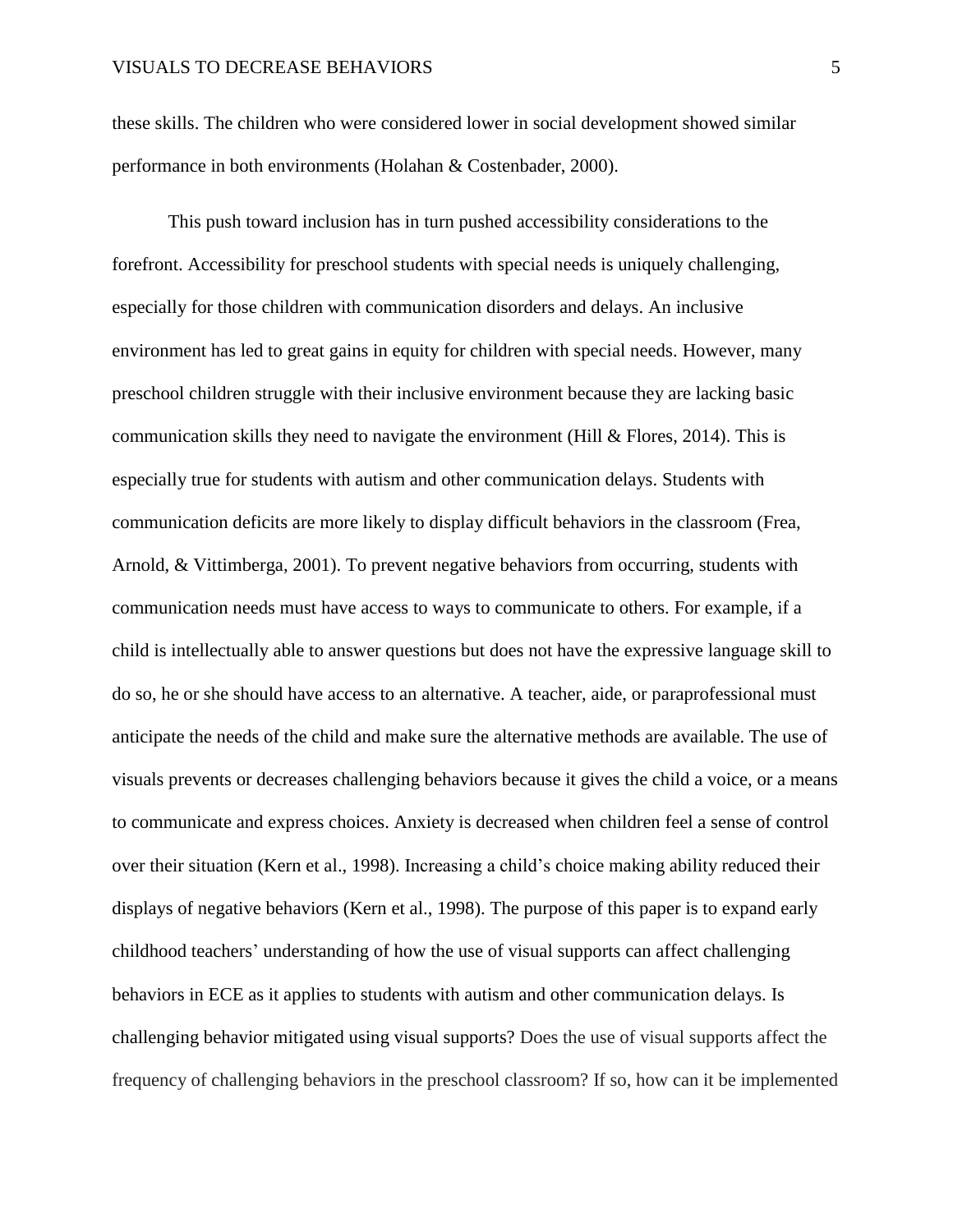in the preschool classroom to best meet the needs of non-verbal and communication delayed children, including those with ASD?

#### **Literature Review**

#### <span id="page-6-0"></span>**Communication and Autism**

According to data released in April of 2018 by the Center for Disease Control, 1 out of 59 American children has autism (Autism Speaks, 2018). Also known as autism spectrum disorder (ASD), this neurological disorder presents as delays in social-emotional skills, deficits in communication, and the presence of repetitive actions, thoughts, and interest areas (Harrington  $\&$ Allen, 2014). Children with autism are especially at risk for negative educational outcomes due to their struggle with attention, social interactions, emotional self-regulation, (Bulotsky-Shearer, Dominguez, & Bell, 2012) and communication. Children with ASD show impairments in both receptive and expressive communication. Receptive communication is the comprehension, while expressive communication is the production of speech. Hudry et. al (2010) studied a large group of preschoolers with ASD and found that contrary to what was previously thought, the children's receptive skills were far more impaired than their expressive language skills.

**Receptive and expressive communication delays***.* Even if a child with ASD has the ability to talk, communication is impaired due to processing difficulties and lack of understanding of context and intent (Jordan, 2005). The ability to understand words comes before the ability to say them (Hudry et al., 2010). The understanding of words comes before they can be used (Hudry et Al., 2010). While children with autism show marked discrepancies in both receptive and expressive language development, more attention has been paid to the delay in expressive language (Kurt, 2011). Both delays have effects on the child's education, but the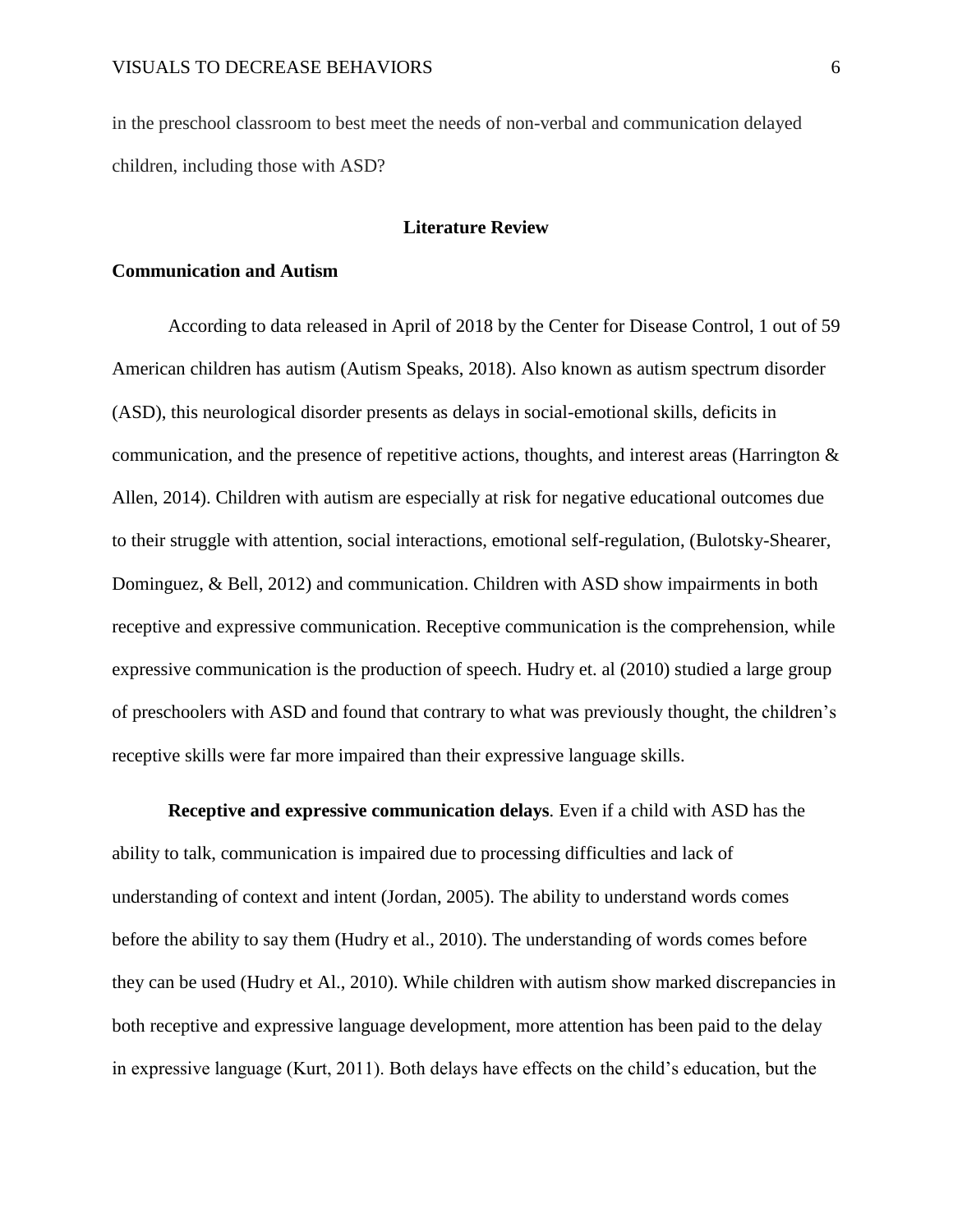receptive delay, since it is hidden, can be a significant issue. This poses a particular problem in education settings, specifically preschool, where instruction is often verbal and focused on social interactions. Teachers are counting on the children's ability to understand verbal directions and interpret social cues and non-verbal gestures. Preschoolers entering school for the first time are assumed to possess such skills, as well as understand how to follow directions and participate in basic social situations (Lane, Givner, & Pierson, 2004).

**Participation in preschool.** Children with ASD and other disorders are increasingly integrated into the typical preschool classroom. A positive outcome of inclusion is that typically developing children in inclusive environments show positive attitudes towards children with disabilities (Odom, 2000) after having participated in the inclusive setting. Studies have not been as definitive as to the benefits of inclusion on the special needs child. Some studies show increased social skills development and some show the same progress as in the more restrictive special education environment (Odom, 2000). The preschool setting is designed to serve the typical student, but is now being asked to serve students with all types of needs. Consider students with complex communication needs and the daily routine of preschool. The typical preschool class routine consists of alternating times of child-led and adult-directed activities. At large group time, there is an expectation for children to sit, pay attention, listen to the teacher, and participate in group activities such as songs, rhymes, and games. During centers, preschoolers choose activities and navigate social situations such as sharing and entering the play of others. Small group time typically requires students to imitate or follow directions to play a game or make a craft. All of these demands are problematic for students who find it difficult to observe, imitate, and communicate. Students with ASD may exhibit behaviors during these times such as screaming, hitting, biting, throwing toys, or other displays of aggression or disruption,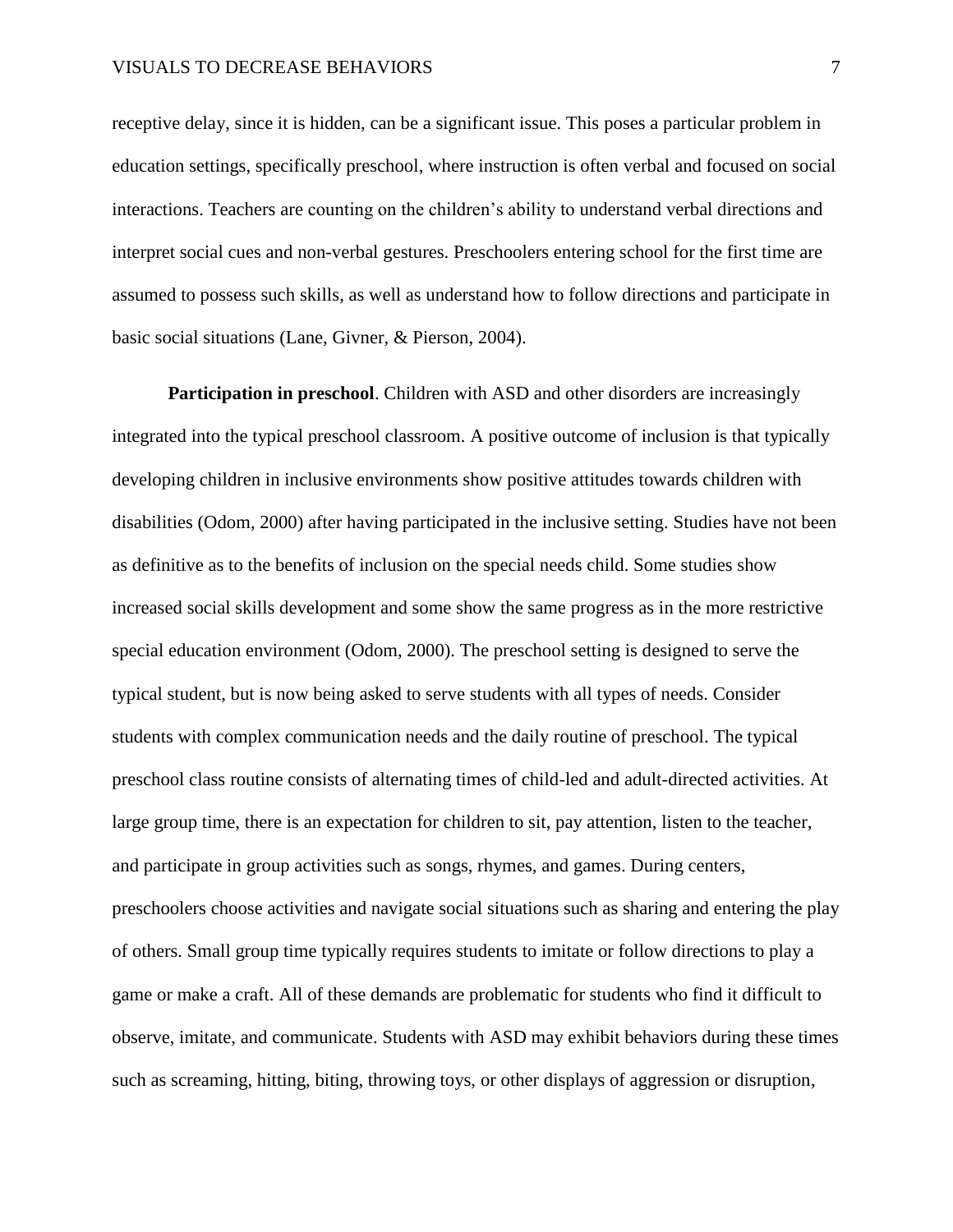due to frustration and misunderstanding. The behavior of children with autism is easily misunderstood, and as a result mislabeled as intentionally defiant, off-task, and distractible (Hodgdon, 1995). It is obvious that these behaviors cause problems and are not acceptable social behaviors; however, the cause of these behaviors is not what it seems. This misunderstanding happens in part due to the difference in the way children with autism learn versus their nonautistic peers. The autistic child's learning style and the teacher's teaching style do not match. Much of what is taught in preschool is taught through observing or listening, both of which are difficult for a child on the spectrum. Children with autism, like their typically developing counterparts, must understand what the teacher wants them to do in order to participate in the classroom experience. If they do not understand what is expected of them, the potential for challenging behavior is increased, whether out of frustration or lack of participation. The expectations must be communicated in a way that is understandable for the child. For example, if a preschool child without autism is directed to transition from a highly motivating area (building a tall tower at the block center) to a literacy activity (where they are expected to sit), they may react by saying, "I want to build my tower! I am not done!" The teacher would respond, "You can finish your tower after we do our ABC book together." The child understands the verbal communication and knows that he or she will be able to return to the activity. They most likely will go with the teacher to complete the activity. In contrast, a child on the spectrum, who is struggling with receptive communication, may be told by the teacher, "Come with me, we need to look at your ABC book at the table." When the child with ASD protests, whether by grunting, saying "no," or whatever method he or she has at their disposal, this appears to the teacher as non-compliance. In fact, this child is doing the same thing the first child did. They are communicating their desire to continue with the blocks. The communication methods they are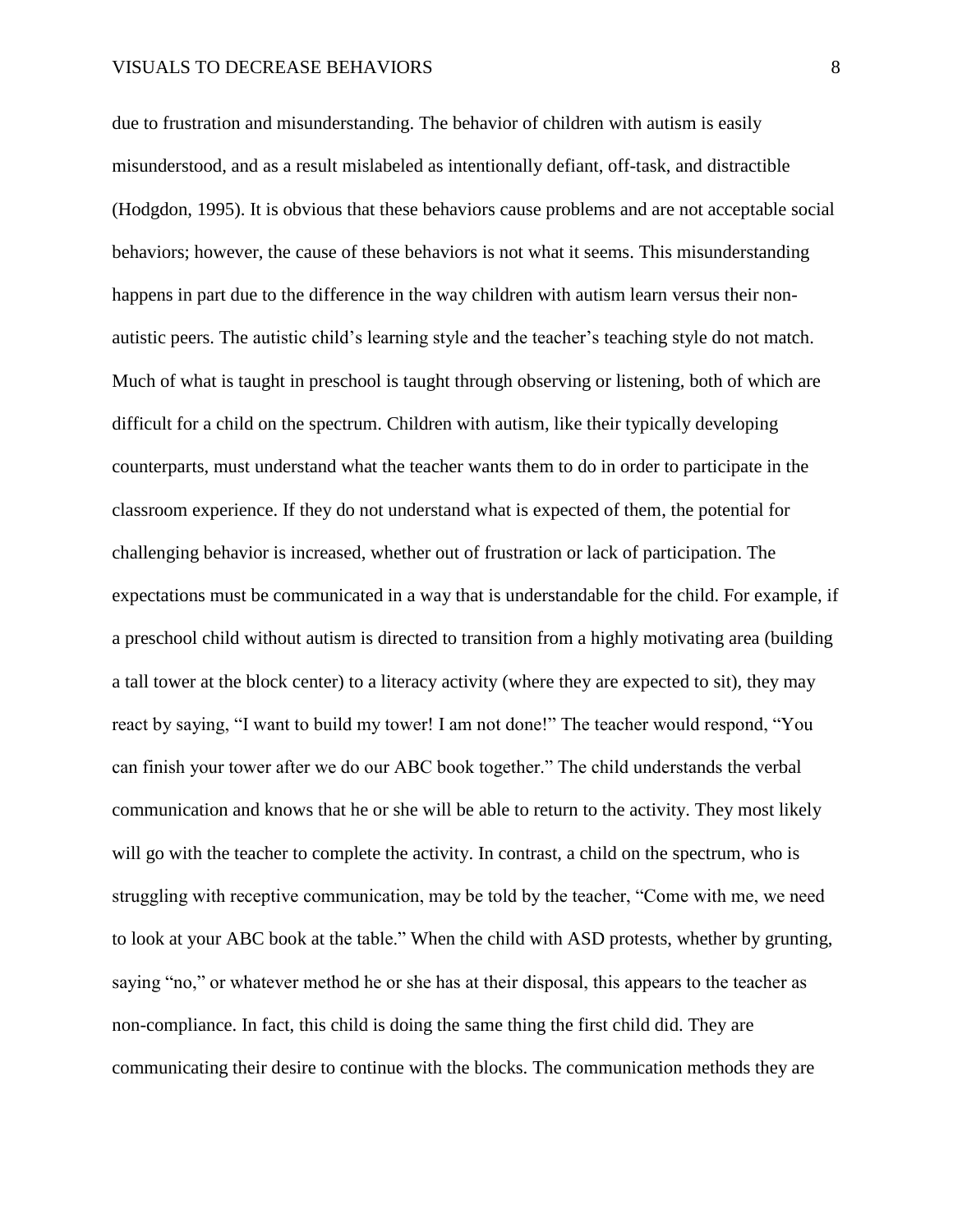using are interpreted as challenging behaviors. The child needs to understand what they are being asked to do, the steps to complete the task, when they will be done. A teacher may express this information verbally, but if a child has deficits in receptive language, he or she may be confused. The teacher continues to push the child to comply with the task but does not change the method of communication they are using. If the child does not know what is being asked of him or her, it can cause more anxiety in the child, which can elevate the emotions and lead to acting out. Simple miscommunication leads to challenging behaviors. Asking a child to "wait" may be interpreted as "no" causing challenging behaviors for a child with receptive and expressive communication delays. The child is misunderstanding the teacher's directions and the teachers are misinterpreting the child's communication attempts as non-compliance. These challenging behaviors stand in the way of a child's ability to participate, socialize, gain a positive relationship with the teacher, and ultimately, access education.

**Social impact**. During the preschool day, social interactions are very important. A child who is perceived as "naughty" or "out of control" will not appear to the other children as a suitable playmate. The child with ASD may be avoided or ignored by others in an attempt to steer clear of their behaviors. Seemingly harmless, stereotypical ASD behaviors like flapping, clapping, jumping, examining objects very closely, or a preoccupation with things rather than people, make the child appear unrelatable or different. More serious behaviors such as hitting, biting, eloping, throwing toys, and screaming can alienate the child from their peers. Relationships with peers are extremely important for the development of social skills, such as negotiating and understanding others' point of view (Volling, Youngblade, & Belsky, 1997). Gestures and body language are important aspects of social communication that are often lacking in children with autism. Stereotypical behaviors such as vocalizations like screaming or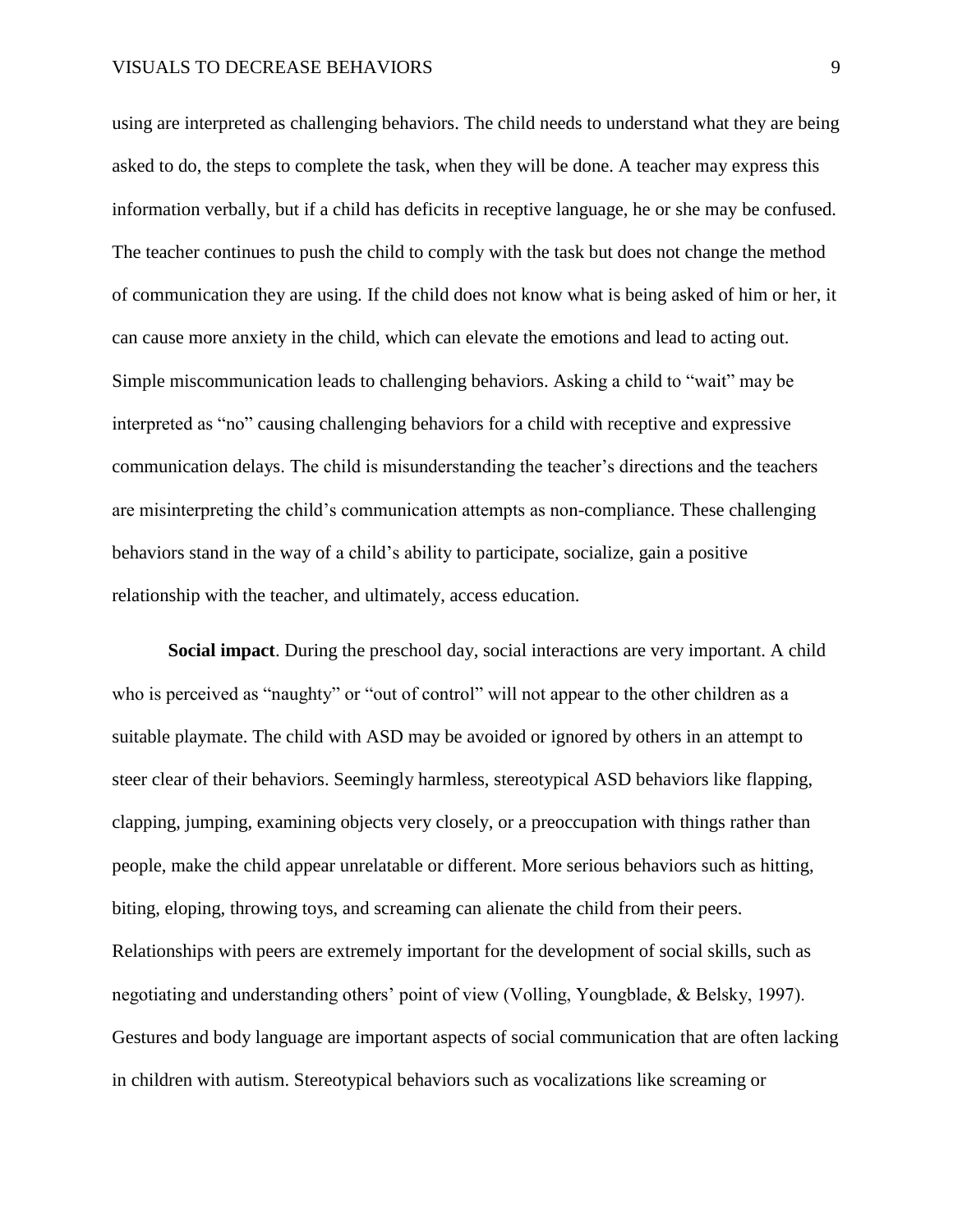screeching and physical behaviors like flapping hands (Yinging Wert & Neismith, 2003) contribute to the student's difficulty fitting in and making relationships. Lack of relationships affects the social development of children as they age and into adulthood (Volling, Youngblade, & Belsky, 1997).

## **Challenging Behaviors**

For the purposes of this paper, challenging behavior is defined as it is commonly in the ECE classroom as hitting, kicking, eloping, throwing things, and tantrums. These are often seen from children who have communication disorders when a demand is put on them such as performing a task at school. These behaviors are particularly difficult when the student is not able to express why they are behaving that way. A child who uses these challenging behaviors at home or with other caregivers will attempt to use them at school as well. If a behavior has worked in the past and been reinforced, it is more likely to happen again in the future. The negative behavior in itself is a form of communication, is functional, and will remain as long as that behavior is being reinforced (Dunlap  $\&$  Fox, 2011). The need for immediate action to mitigate these behaviors is obvious; a child cannot be allowed to hit or kick others in the preschool classroom.

**Antecendents of behavior**. The antecedent of a behavior is what happens directly before the behavior. Challenging behaviors are most often seen when a demand (task) has been asked of the child or a task or activity has been taken away. A typical child might protest this change and negotiate with the adult. Whether or not the child "wins" the negotiations, he had an opportunity to express his feeling about it. The non-verbal child with autism has not been given a method with which to communicate. Unstructured time can be an antecedent for behavior if a child is unsure of what do to or how to participate in an appropriate activity. The uncertainty of the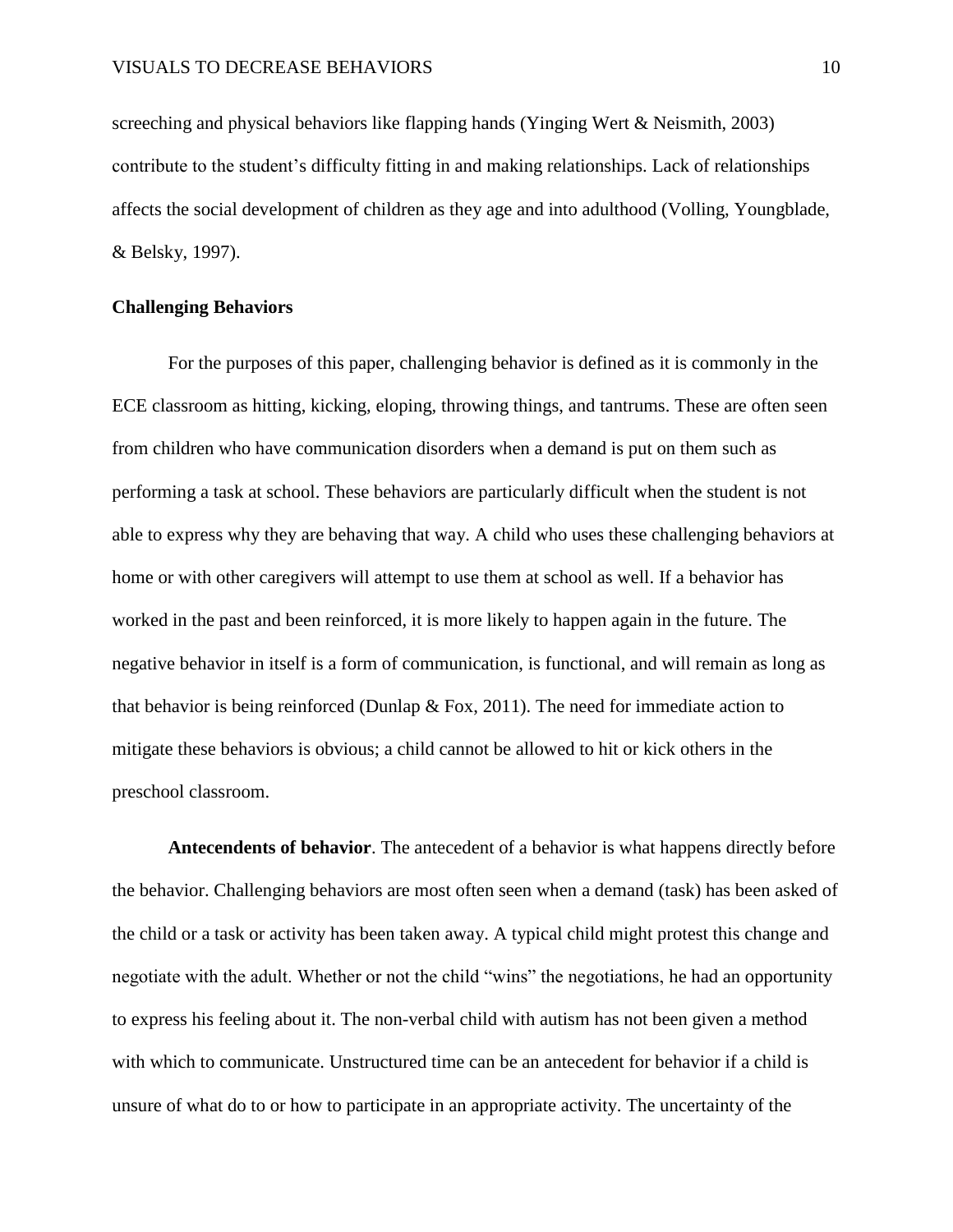expectations causes stress and anxiety in a child who has delays in interpreting social cues. While other students might group together around a table to put a puzzle together, a student with ASD may feel anxious about entering the play of others because they are not equipped with this social knowledge. Too much sensory stimuli in the environment can be an antecedent to challenging behaviors. The preschool classroom is a busy, bustling place with lots of colorful displays, noisy children and toys. For a child with sensory integration problems, a common part of ASD and other developmental delays, the environment in itself might be enough to set off a meltdown. Another example is choice making. Teachers should consider times when students who are non-verbal are not given access to choices or preferences that other children have. This could happen when others can quickly communicate their needs, while the delayed student cannot. For example, students are given a choice ("What color would you like?"), but because a child is non-verbal, his choice is made for him. Choice making gives children a sense of control (Dunlap et al., 1994). When children are given a visual display of options, the child's preferences are taken into account. There are many situations where verbal children are allowed to make a choice because they chime in and ask for it, while children with verbal and communication delays may be assumed not to have a preference. This perceived disregard for their preference can lead the communication-delayed child to engage in negative behaviors that seem to come out of nowhere. In reality, negative behavior does not come out of nowhere; in fact, it is always preceded by something. This antecedent of behavior can give teachers concerned with behavior important information about why the behavior is occurring.

**Consequences and reinforcement**. After considering what happened before the behavior occurred, the consequence of the behavior can be examined for more information on why the behavior is occurring. A consequence in behavior theory is not the same as the traditional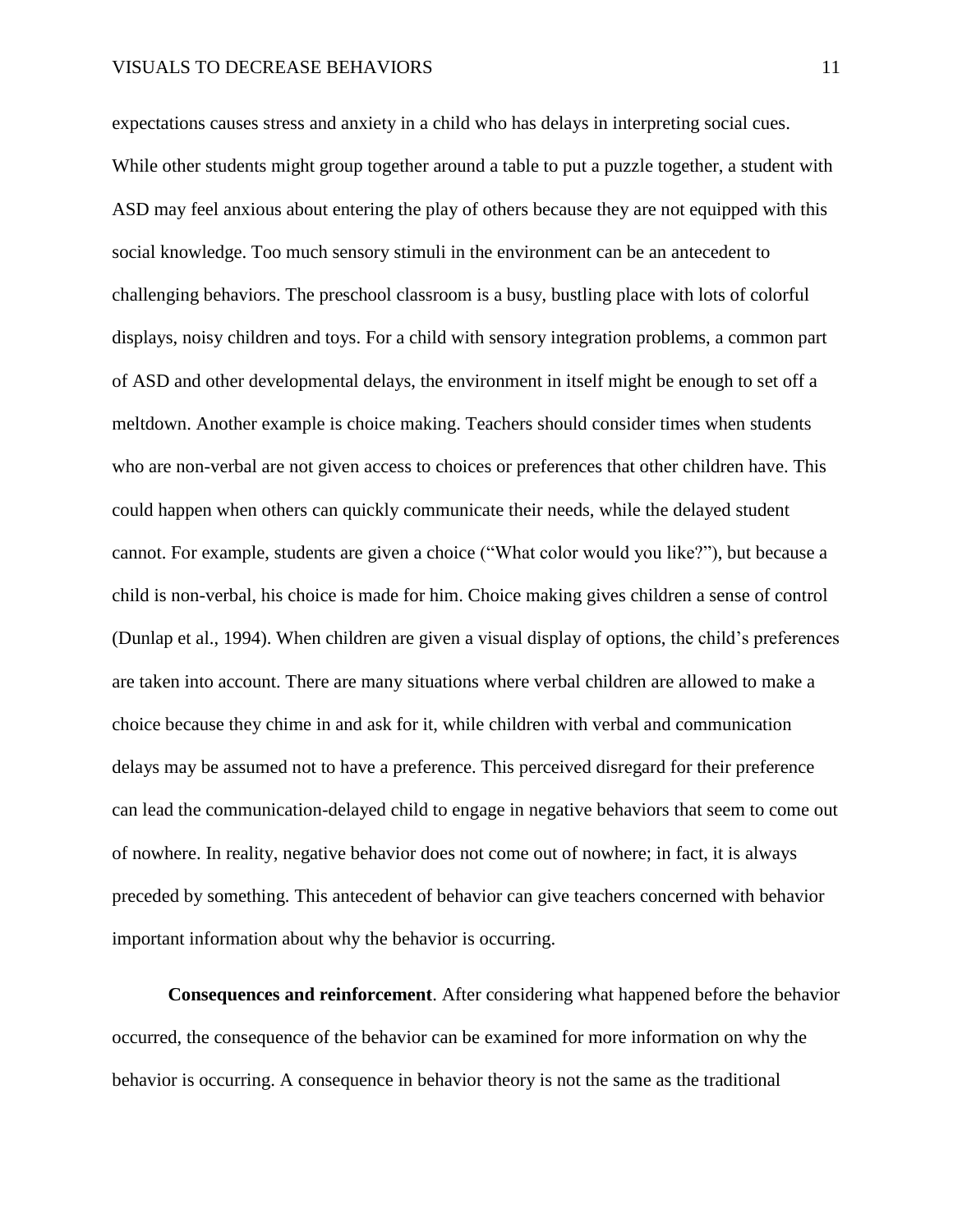definition. It is not the same as punishment. In behavior analysis, consequence means what happens directly after the behavior. Consider this simple example: The preschool teacher releases students to centers time. Three children go to the drama center and it is full according to the posted classroom rules. A child with autism wants to go to the drama center. She screams and cries. The teacher comforts her and tells one of the students to go choose another center so she can play in drama. In this scenario, the antecedent to the behavior is the drama center being full (the child does not get the activity she wants). The behavior is screaming and crying. The consequence is the child gaining access to the drama center. The child's negative behavior is reinforced by the teacher's decision to allow her to play in drama. The screaming and crying will most likely occur again when the child wants to gain access to something. This scenario could be addressed with the use of visuals. The teacher, assuming she could not communicate to the student, allowed her access to the activity after the challenging behavior was displayed. With some basic training in the use of visuals, this situation could look much different. The teacher could use visual representation of how many students are allowed in a center, such as a Velcro picture of each student that is placed in the each center area on a chart. Each area's chart has only enough openings for number children it will hold. When it is full, the children can see there are no more spots. A visual could be used to show the child how much time will need to pass before they are able to play at the drama center. This could be a visual timer or a visual countdown. These methods help to prevent negative behaviors by showing expectations to the children in a visual way. Visuals can be used during challenging behavior as well. A first-then chart is useful. When the child is crying about not getting a turn, the first-then chart shows them "first play at the sensory table, and then play at drama." The child can now understand that they will indeed be able to play where they want to, they just have to wait. While this may not always solve the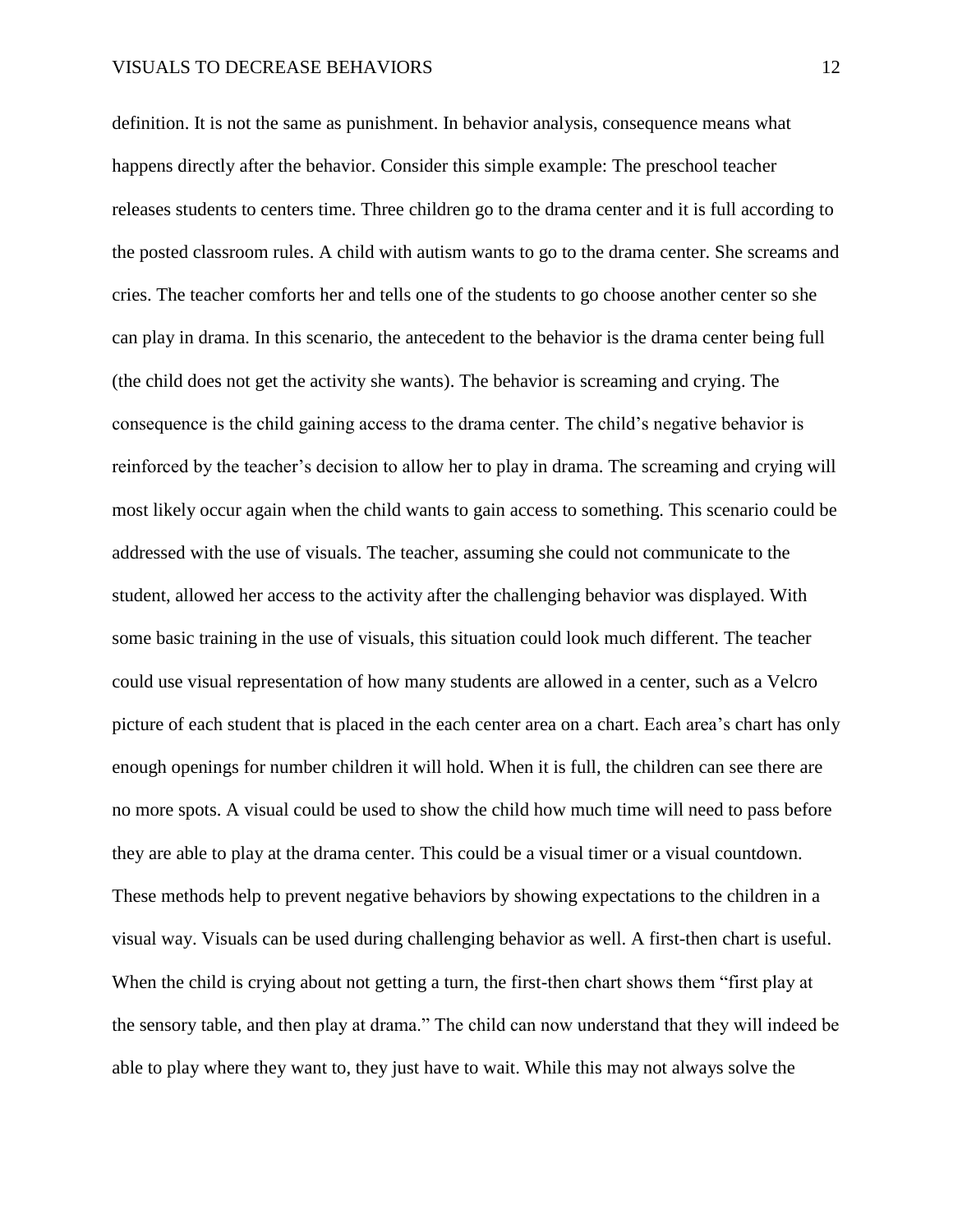problem, it is a better option than reinforcing the screaming and crying behavior. A second example has a social consequence. A child, "D," is on the autism spectrum. He has verbal communication but it is delayed. He is extremely impulsive. He desires the attention and acknowledgement of the other kids in his preschool class. At recess, D wants to play with other children but does not understand how to wait his turn or how to be safe on the equipment. He runs over other children going up the stairs and does not wait for others on the slide, butting in front of them and at times hurting them by running into them at the end of the slide. The consequence of this behavior is the children are unwilling to play with D. His antics at recess have turned them away from him not just at recess but during other times of the day as well. D's social interactions become negative as he experiences this avoidance. In this case, visuals can be used to show D how to behave properly on the slide. The routine can be explained visually with pictures or a video model showing him doing it the correct way. Another option would be to give him visual cues while on the playground (a stop sign held up until it is the proper time to go down the slide). These methods are not only keeping the children safe and teaching D the appropriate behaviors, but also preserving the social interactions and relationships among D and his peers.

Just as babies and toddlers use tantrums to communicate when they are frustrated, so do preschoolers with communication delays. Sign language is often taught to babies by parents to increase communication and decrease frustration. Some children with autism use sign language as well. However, there are limits to this method of communication in terms of its generalization in all areas of the communication-delayed child's life (Schwartz, Garfinkle, & Bauer, 1998). If the person they are communicating with does not understand the signs, the communication breaks down and the frustration would continue. Visual methods are preferred over manual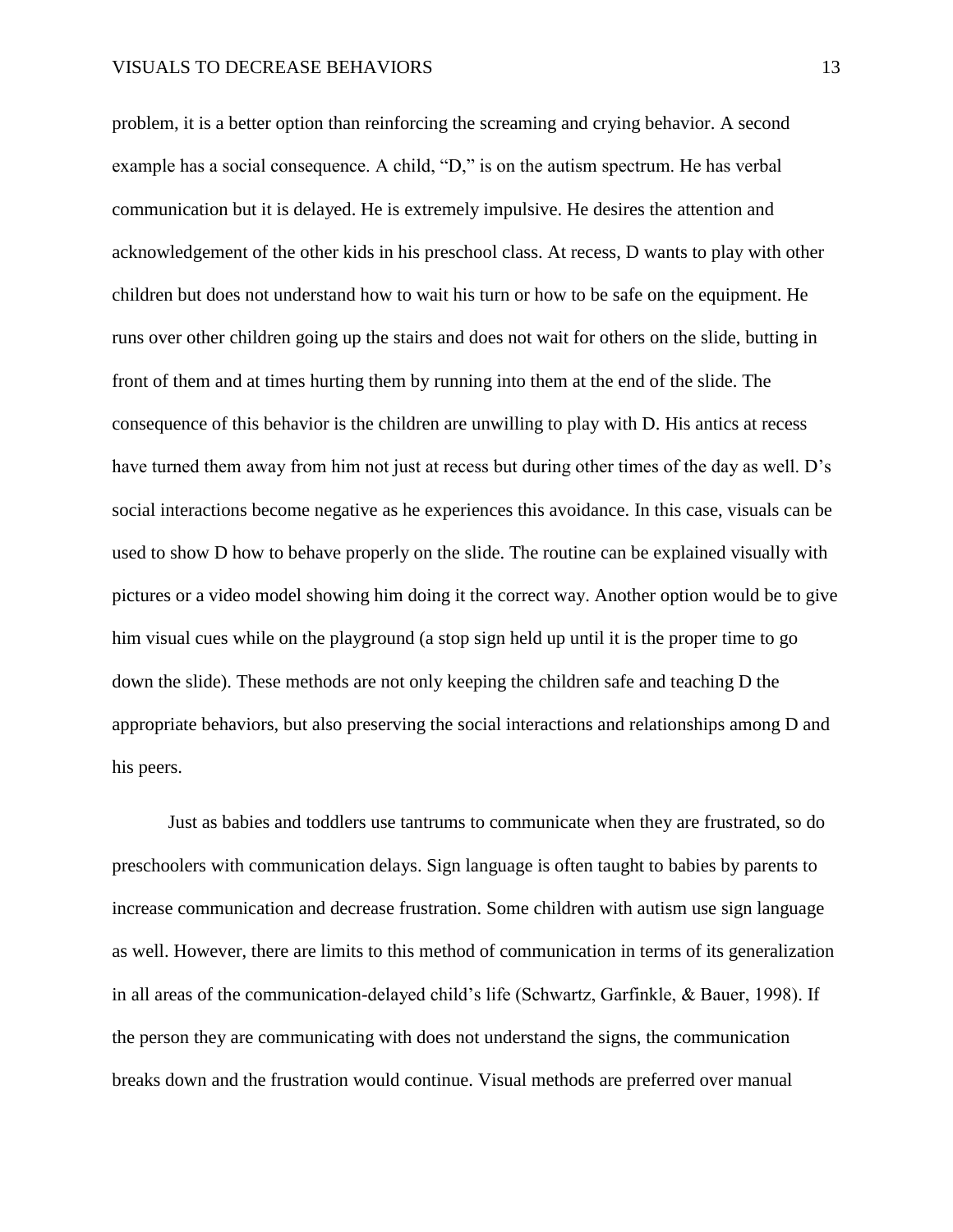methods because they translate more easily to people outside of the child's immediate circle (Ganz & Simpson, 2004). Preschoolers with communication delays will try to communicate with others in a way that works. Unable to access typical methods of communication, preschoolers with delays often fall back on what has been successful in the past, such as screaming, hitting, and tantrums, to get what they want or to be understood. In the past, when this has happened in a classroom setting, teachers have used typical behavior modification methods.

**Behavior modification methods**. Research shows that typical behavior modification methods used in classrooms are not as effective with children with ASD. Common strategies such as verbal reminders, pre-teaching of expectations, and direct instruction of social skills are not feasible for students who lack receptive language skills and the skills to pay attention to what others are doing. Lack of joint attention, a common characteristic of autism (Nader et al., 2008), precludes the ability to listen and follow directions. The Positive Behavior Supports method (PBS) is commonly used in preschools. Tier One includes the methods listed above. Tier Two, for students with more challenging needs, includes visual supports and social stories. Tier Three, the highest level of intervention, includes functional behavior assessments (FBA), behavior intervention plans (BIP), and individual education plans (IEP) (Benedict, Horner, & Squires, 2007). Intervening when behaviors are still in Tier One or Two is optimal. Decreasing challenging behaviors improves the overall learning environment for all children as well as the individual child's ability to learn and develop skills. It has social impacts, too. As previously discussed, children with challenging behavior have social difficulties and do not make friends as easily. Visuals can bridge the gap between these differences. Because the use of visuals is not invasive or restrictive, it can be implemented quickly and easily, and can support the curriculum already being taught in the general education environment.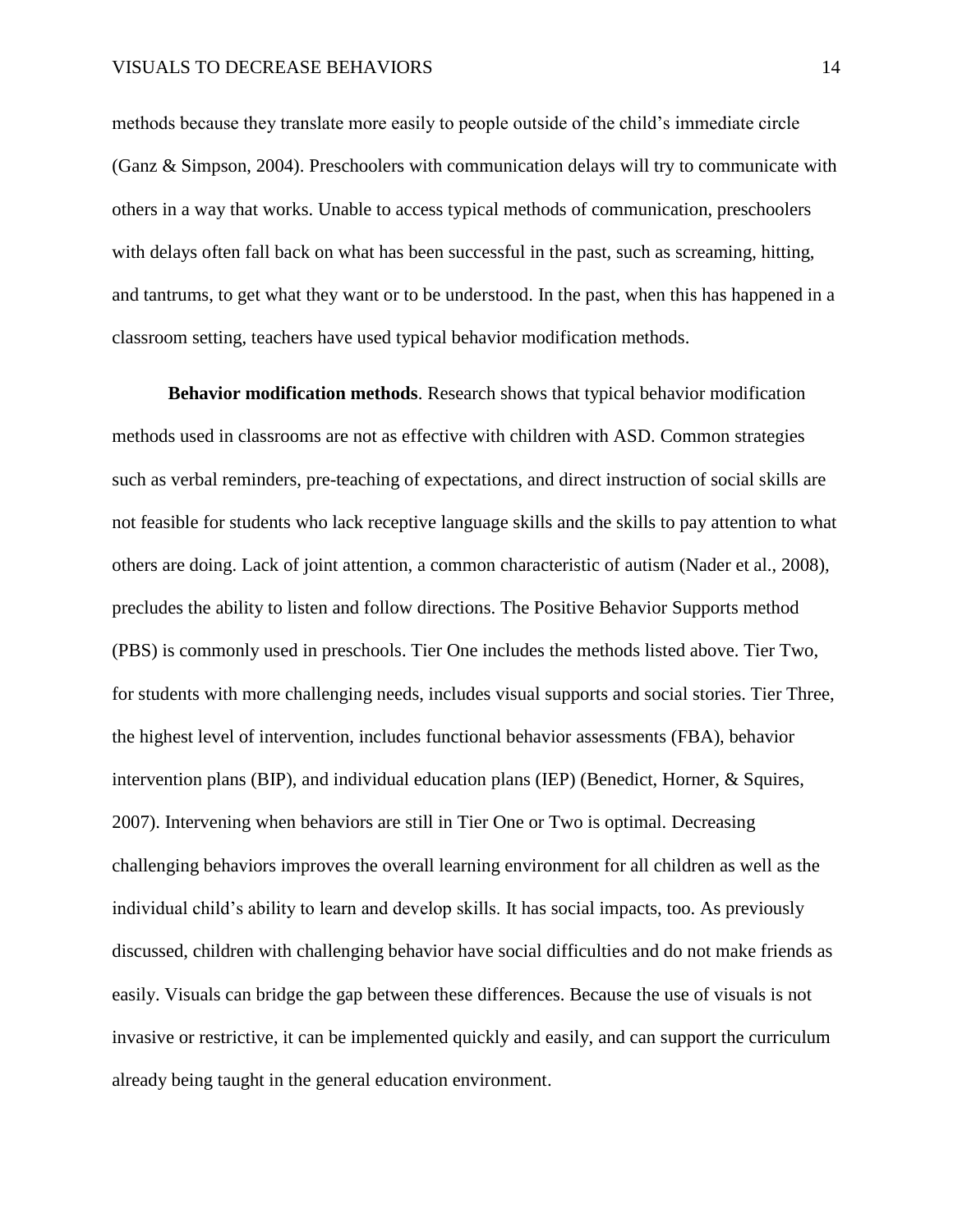The gains seen from inclusion in preschool are lost if behavior becomes an obstacle because a child's negative social behaviors can hinder their ability to participate in the general education setting. To be fully included in the general education environment, behavior prevention and intervention methods must be in place (Holahan & Costenbader, 2000). A planned and purposeful classroom structure with carefully designed interventions is necessary for inclusion to work (Holahan & Costenbader, 2000). Negative behaviors can affect more than just the non-verbal or communication delayed child. The other students are denied educational time while the teacher(s) deal with the behaviors. This discussion focuses on visual interventions, however there are other things that can be helpful for students with ASD, such as environmental supports, wait time, giving warning time before changes, and reduction of excess stimuli. These methods should not interfere with the general education classroom routine (Behavioral Disorders, 2011). Visuals and alternative communication are two of such methods.

## **Visual Supports to Aid Communication**

**Visuals.** There are several forms of alternative communication. "Visuals" or "visual supports" are terms used for the typical picture-based methods. Picture exchange cards (this includes the system known as PECS), core vocabulary boards (CVB), and visual schedules are commonly used. They are easy to use for most educators, and besides PECS, do not require specific training. Visuals can be created using actual photos of the classroom, toys, or activities. They can be created using websites and software specific to this type of work. They can be printed and laminated, then adapted to the student's needs. Electronic devices are available as well, but are more expensive. With these interventions in place, children with communication disorders have an opportunity to communicate. These methods need to be explicitly taught to the student for them to be beneficial. The benefits of using visuals along with typical teaching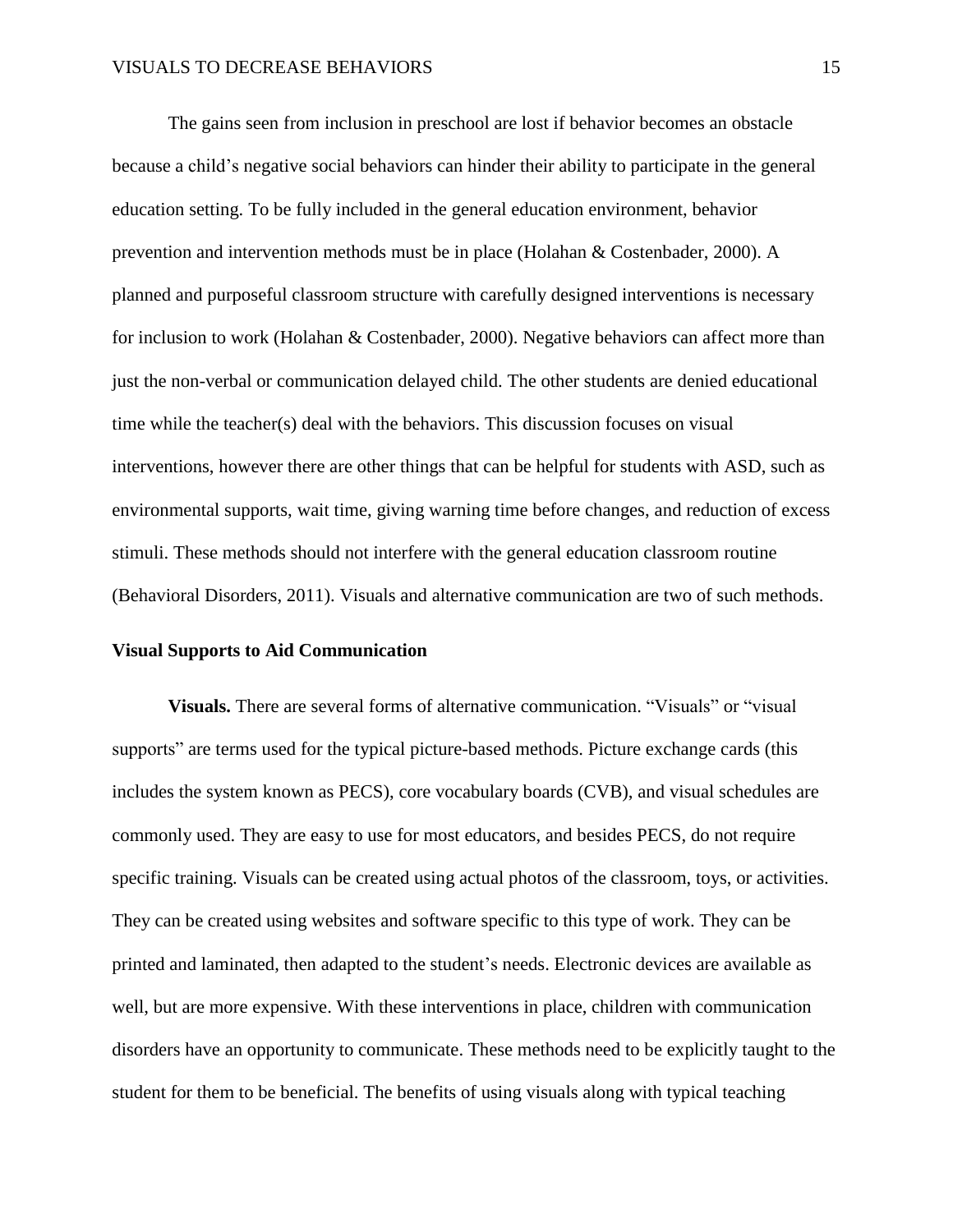methods (such as verbal directions) are increased joint attention, ability to follow directions, and improved receptive language skills (Quill, 1997).

Preis (2006) conducted a study with five participants with autism, using two treatments. Treatment A was asking the student to do something with a visual cue, and Treatment B was asking without the visual cue. The pictures ranged in iconicity from concrete objects such as *ball*, to more abstract ideas such as *go* (Preis, 2006). The researchers sought to show a link between the use of visuals and compliance. The study was done in a speech-pathology department of a university. Though limited by a small sample size, this study showed a positive connection between the students' ability to follow directions and retain those skills when a visual or picture symbol card was used. Frea, Arnold, and Vittinberga (2001) followed a boy who was so aggressive his parents had been told he would not be able to return to his school if behaviors did not improve. Upon implementing visuals in two of his daily activity areas, researchers found the preschooler's aggressive outbursts decreased significantly. After six days of treatment, the challenging behaviors had ceased entirely. The authors admitted that there might be more to it. When using the picture cards, the boy was able to exhibit more control over his situation and that could have played a part in his ability to better control his behavior (Frea et al., 2001).

**Implementation**. Implementing visuals in the classroom takes planning and time. Careful thought should go into what types of activities a child will be doing, what vocabulary is needed, and what sorts of communication they will be doing. A child's individual preference should be considered (Sigafoos, et al., 2009). The staff should also consider what would be most appropriate. If a teacher introduces sensory materials such as water beads, some potential visuals would be: circle, wet, bead, squishy, pour, dump, and roll. A different set of vocabulary is needed for snack time and other times of the day. As for setting up visual schedules, this can be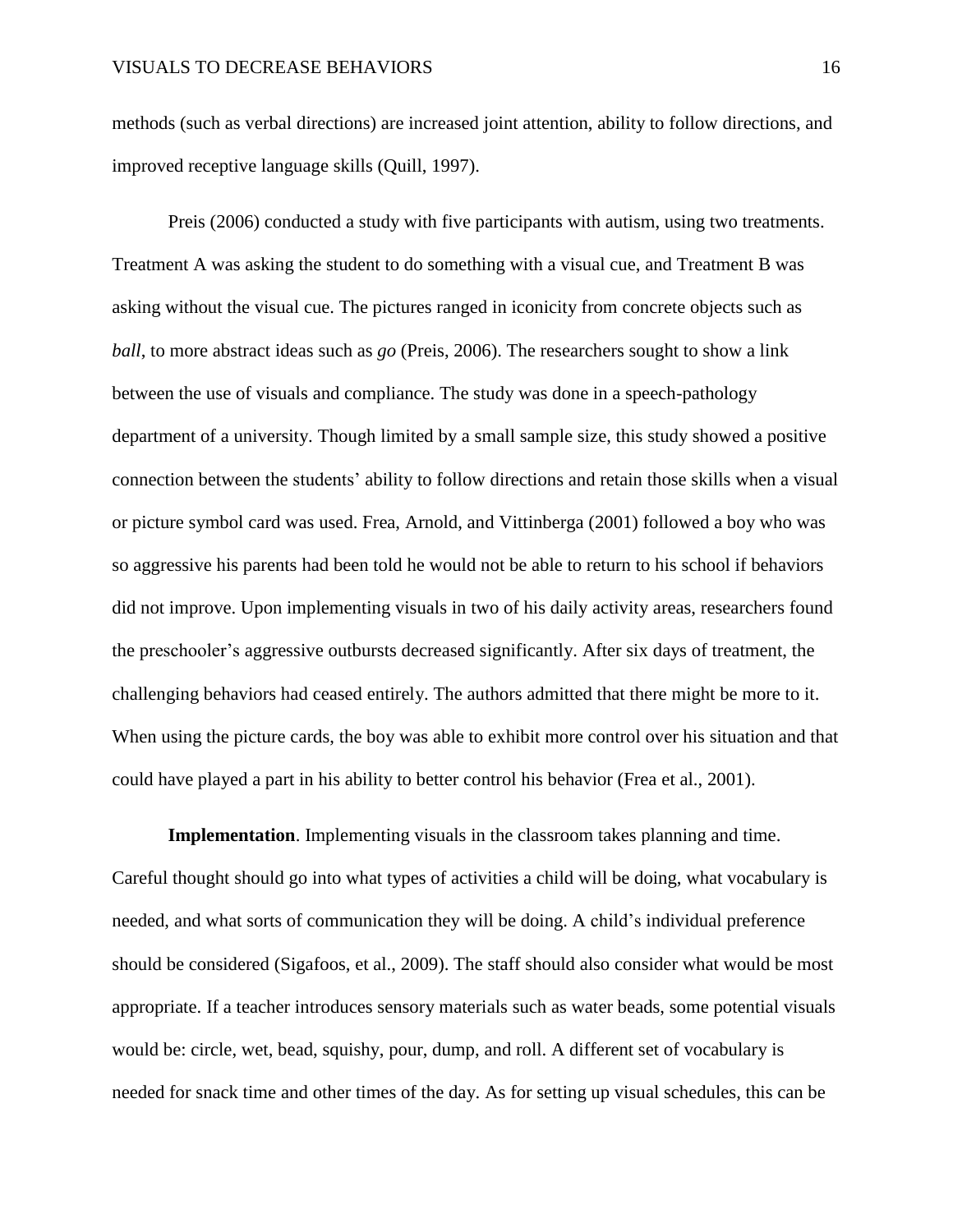straight forward if a class is consistent in its schedule. Once set up, the schedule will need changed if any out-of-the-ordinary events occur. Visual schedules can be as simple or complicated as desired. With proper visual supports in place, a child's ability to express himself is increased, and appropriate communication can gradually replace negative behaviors. The use of appropriate communication and decrease of challenging behaviors will allow them the opportunity for social relationships with peers and positive interactions with caregivers. Because preschool is an indicator of later success in education, it is imperative that teachers and paraprofessionals understand how to support the non-verbal child in order to allow him or her to gain skills to communicate with others, express his or her needs, and avoid challenging behaviors.

## **Types of Visual Supports**

**Visual schedules**. Using visuals serves many purposes for the autism or special education classroom. Ganz et al. (2008) explain that visuals work due to the child's propensity for visual learning over auditory learning (Ganz et al., 2008). People with autism have trouble paying attention and/or a deficit in comprehension of auditory information (Ganz et al., 2008; Preis, 2006). It is typical for teachers to give information verbally about how the day will go, however this does not communicate to a child with receptive difficulties. This is when visuals can come into play. Caregivers and teachers report the use of visual schedules, cues about what is happening next or where they are supposed to go, help children with ASD decrease stress reactions and improve negative displays of behavior and increase on-task behavior and independence (Ganz et al. 2008). Picture schedules or visual schedules are typically made of a strip of paper or cardstock, vertically or horizontally oriented, where the child's schedule is represented in a visual form; small squares sequentially outline the child's day. For example, a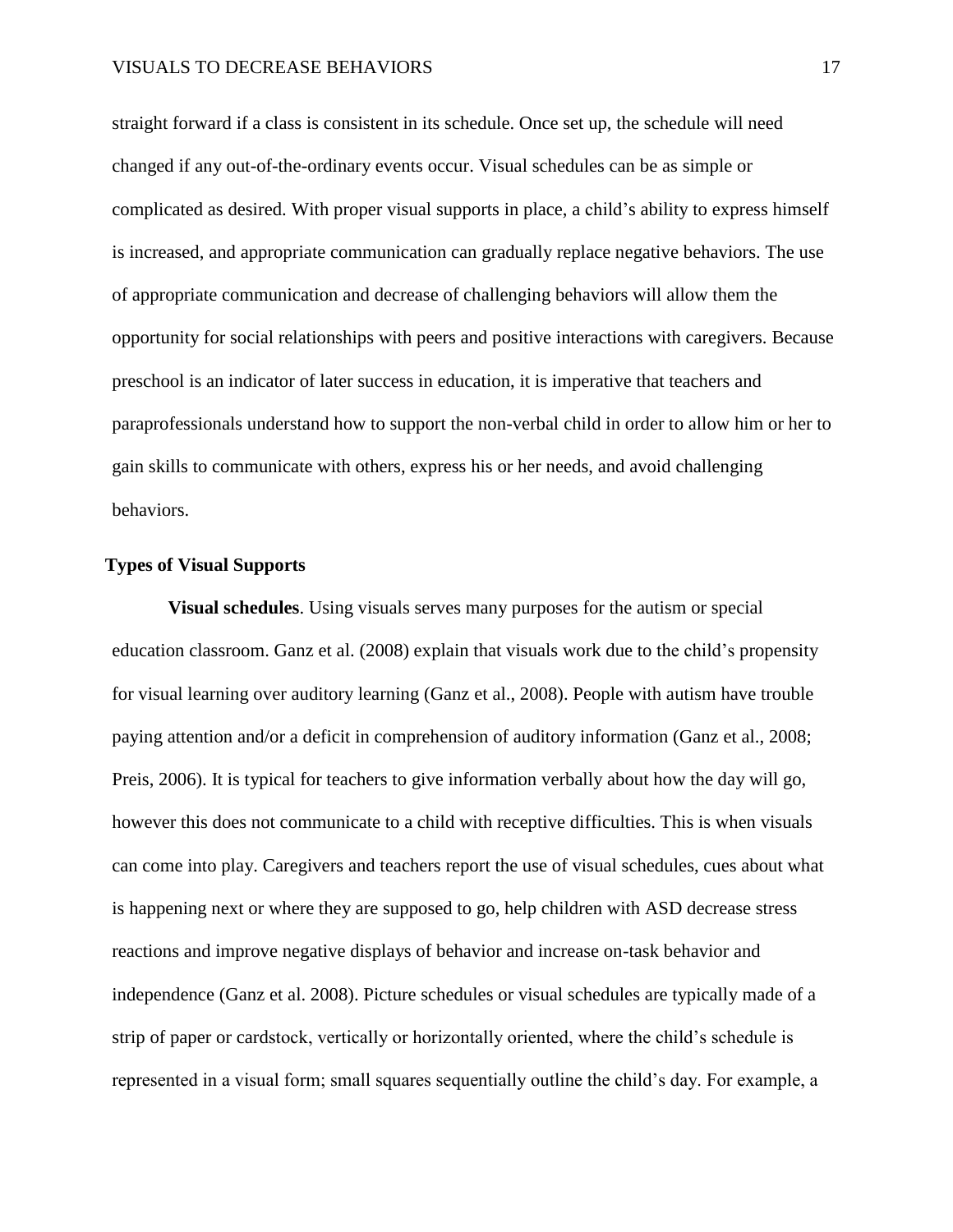preschooler's visual schedule may have a card depicting a child washing their hands, which indicates that the child should wash their hands upon entering the classroom. The next square represents large group time and depicts a circle of children sitting on a carpet. Following that, a picture of a cracker and a cup symbolizes snack time. Each time these activities are completed, the child takes off or covers the icon and moves to the next one. Visuals have been used in social situations where children lack awareness of others in the form of social scripts (Ganz et al., 2008; Scattone et al., 2002; Mirenda, 2001). Similar to visual schedules, social scripts lay out typical social routines in a pictorial form. Like visual schedules, social scripts help a communicationdelayed child understand what they should do (Scattone et al., 2002). The activity is a social routine such as how to enter the play of others. For example, a strip would show Child 1 tapping Child 2's shoulder to gain his attention, Child 1 asking for a turn, and Child 2 handing Child 1 the toy item. Previous research has shown the effectiveness of this method for children with autism. In the four studies that were published in the 1990s, when social scripts were introduced, researchers noted negative behaviors decreased and social skills increased; however, more research should be done to validate these findings (Mirenda, 2001).

**Core Vocabulary Board (CVB)**. Core vocabulary boards give children access to multiple words and are used to expand the functions of language they are using. A core board is a grid, laid out in several different options depending on the scanning ability of the child. In each grid square, there is a picture and word that is considered a "core" vocabulary word. Words such as in, go, want, what, where, when, finished, and more are examples of core words. The use of the core board can take a child's communication ability from single word requests to commenting ("cracker good!" "more water") and asking or answering questions. Fringe, or additional, highly specific vocabulary, can be added for individual use in different settings. A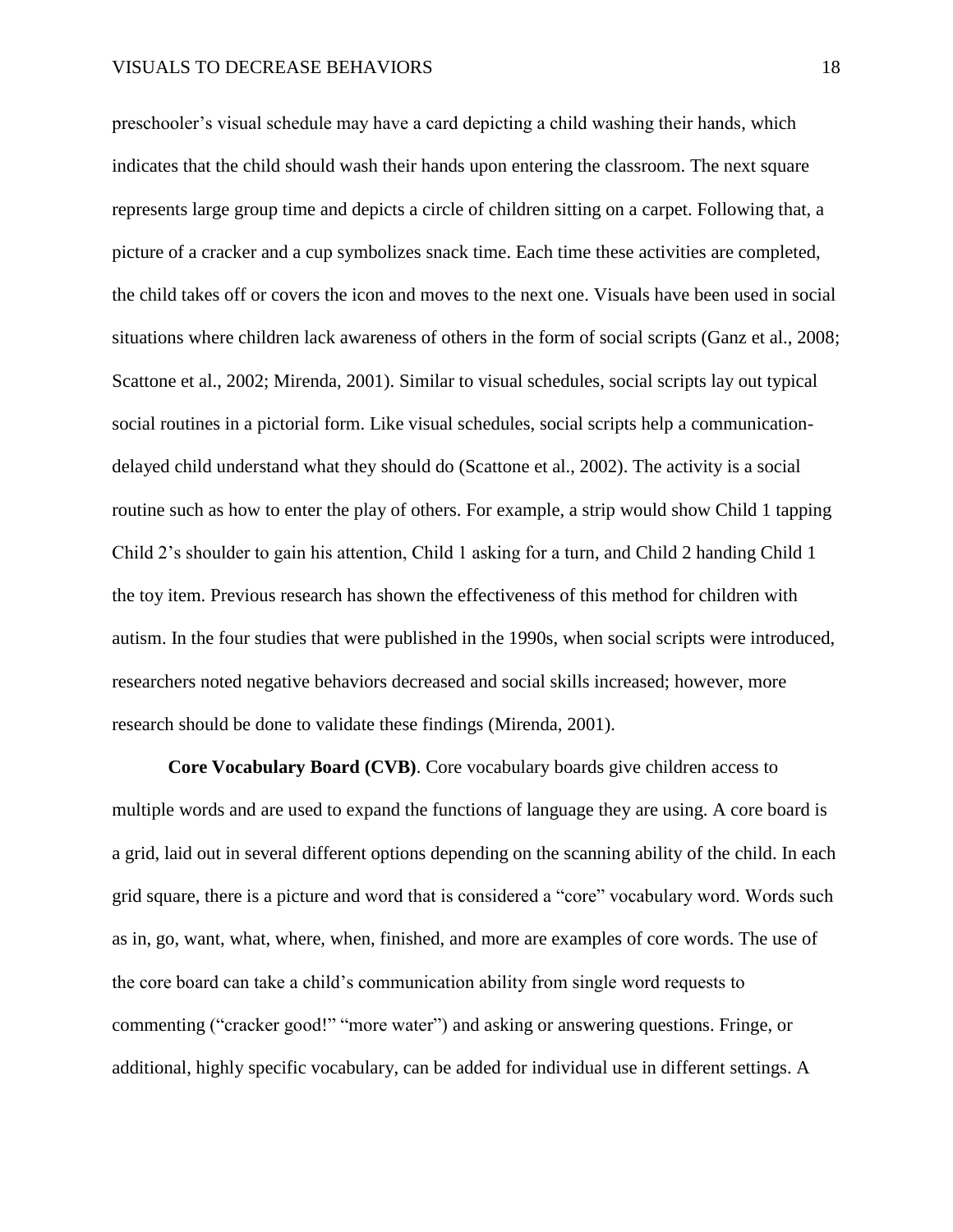snack fringe (showing only what is offered as an option during snack time) added to the CVB gives the child access to requesting the snack, asking what is for snack, telling staff that he or she does not want snack or wants more snack. Without these implements, teachers are left guessing what the student wants, causing stress for teacher and student alike. Modeling the use of the core board is imperative in teaching the student how to use it. The staff should point to the items as they are offered. Teacher models should always pair their pointing with a verbal model and allow wait time as children process.

**Picture Exchange Communication System (PECS)**. The PECS system is a multiple phase system in which the child is trained to select icons representing their requests, hand them to a specific communication partner, and be reinforced by gaining access to the thing that was requested. Though other functions of language can be accessed using PECS, it leans heavily to requesting, especially for younger children. For example, at a snack time scenario, the teacher would present the Phase 1 PECS student with visuals representing what is available for snack, such as crackers and water. The student will look at the options, discriminate between the two items, select the one they want and hand it to the communication partner (in this case, the teacher). The teacher will reinforce that request by giving them access within seconds to help them pair that icon with that item they received. The teacher will also use a verbal model, such as saying "cracker" when they hand them the cracker. Thorough research has not been done specifically on Picture Exchange Communication System (PECS) to confirm or refute its benefits to children with ASD (Archibald 2017, Charlop-Christy et al. 2002, Schwartz, Garfinkle, & Bauer, 1998). However, some have reported anecdotally that the use of PECS decreased problems in the classroom and even helped students gain social skills (Charlop-Christy, 2002). A study done by Charlop-Christy, Carpenter and Le (2002) followed three non-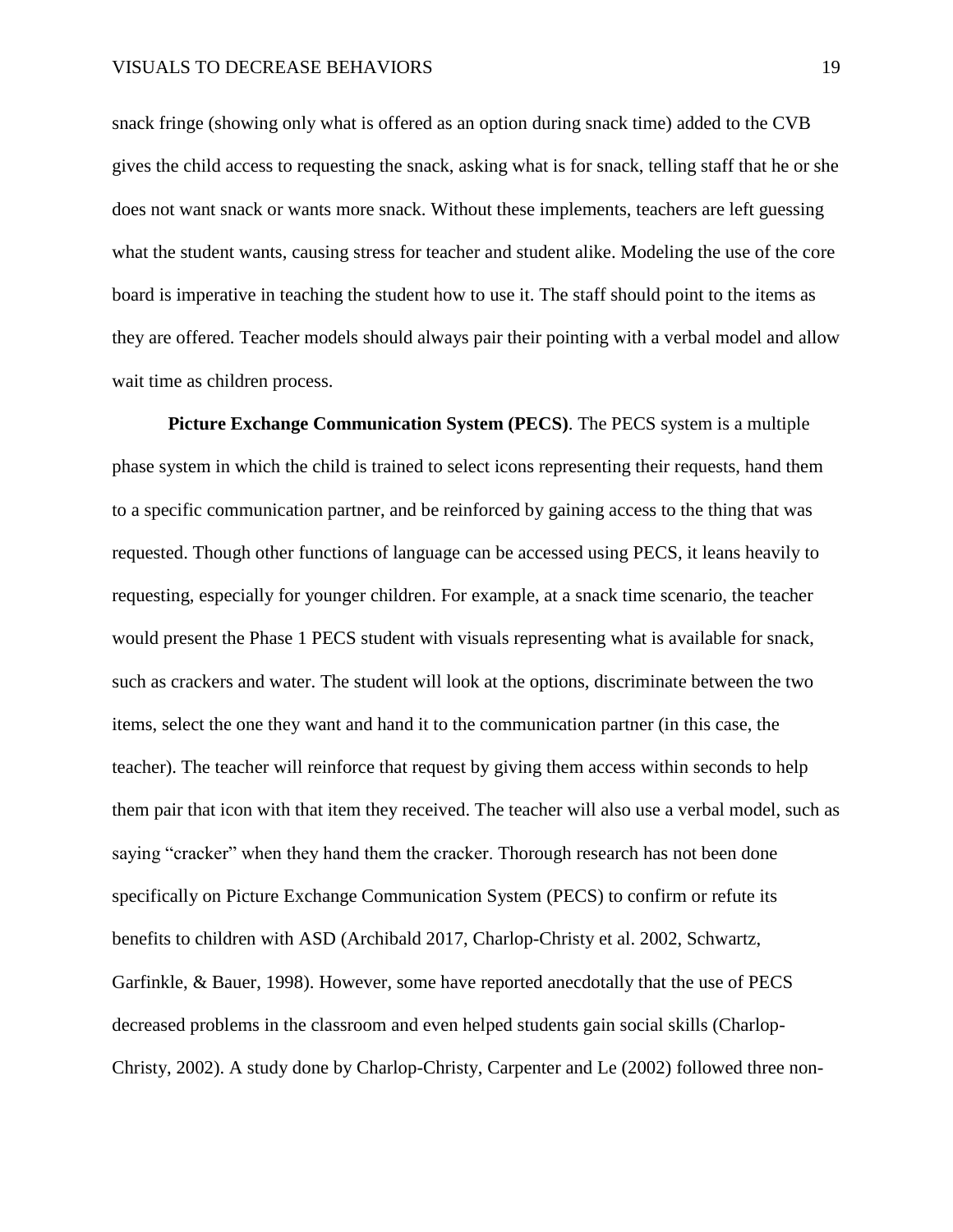verbal boys diagnosed with autism as they were exposed to PECS. Two out of the three boys displayed challenging behaviors to gain access to something or escape an un-preferred activity before the PECS training. At the conclusion of the study, the researchers reported marked decreases in the challenging behaviors in the two boys who presented with behaviors at the start (Charlop-Christy et al., 2002). Quill and Grant (1996) found an increase in joint attention, receptive language, and a willingness to do a task when four non-verbal children were presented with both an oral direction and a visual support at the same time (Quill  $\&$  Grant, 1996). A study by Aguis and Vance (2016) expressed that preschool-aged participants who had access to iPads and PECS and were trained to use them to request with an adult communication partner, increased their ability to request for items when motivated by a reinforcing object.

**Alternative augmented communication (AAC).** AAC comes in a variety of forms and can be used in virtually every area of the classroom. AAC technology encompasses tablet-based solutions and can be customized to the child's abilities and needs. These devices work like a core board for the student, laying out options to choose from, but the device has a voice output function called speech generation, allowing the user to construct sentences and play them for the listener (Xin & Leonard, 2015). Tobii Dynavox is the maker of a tablet specifically used for AAC. TouchChat and Proloquo To Go are applications that can be added to an iPad for use by the student. These options, while helpful, can be cost-prohibitive and require some knowledge of technology for programming and troubleshooting. Students and the teaching team must be trained in their use. A unique benefit of these programs is a teacher or parent can use the device to take an actual photograph of the object or activity, add it to the visual repertoire, and the child immediately has access to it as a visual support. Xin and Leonard (2015) studied the use of AAC on an iPad by three students over six weeks. Two of the students were non-verbal; the other had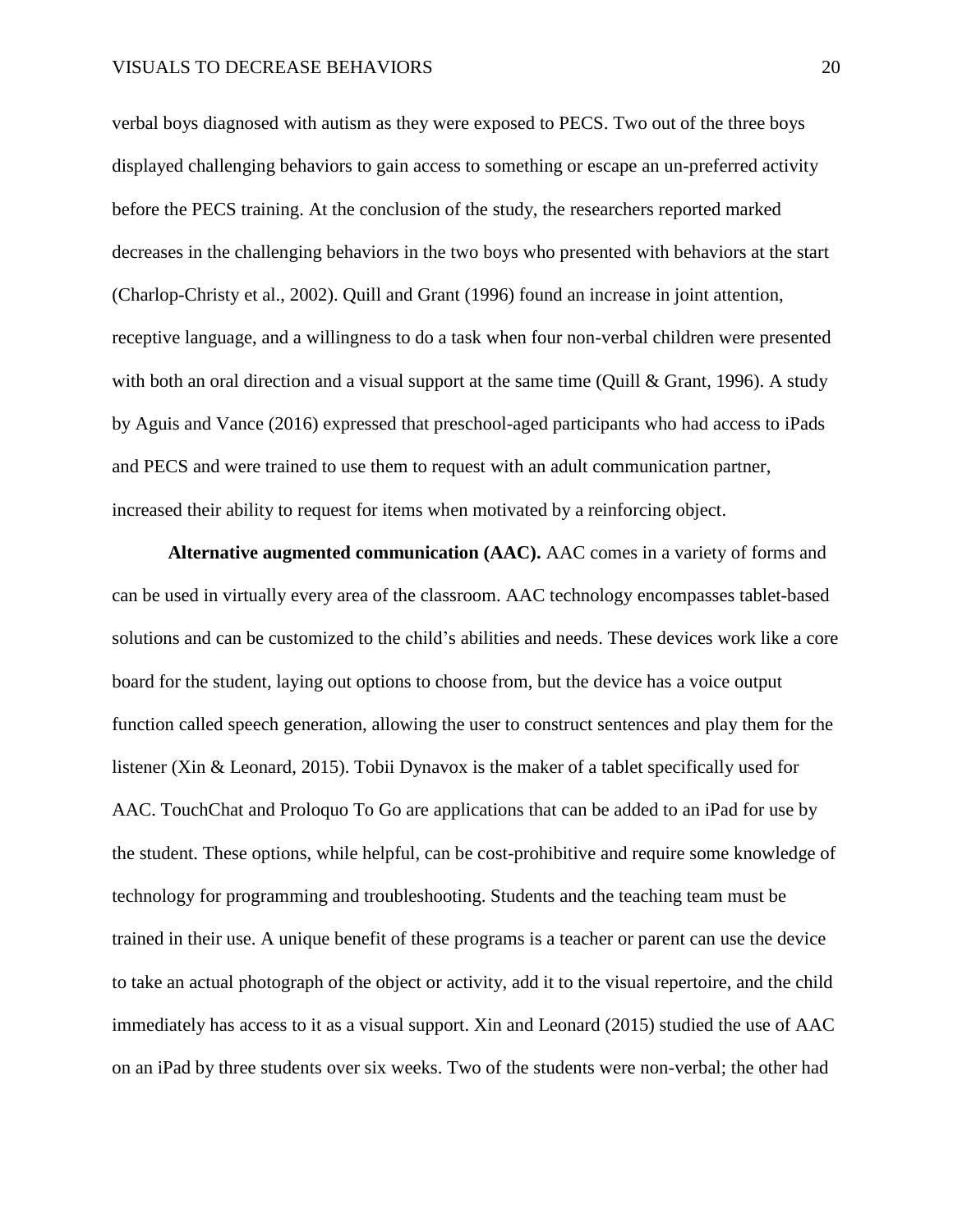some speech but it was not functional. None of the three students used communication in any setting in their school day prior to the implementation of the device, except for repetitive speech at times by one of the subjects. After the devices were implemented and subjects were trained, the researchers saw the students communicating with both teachers and peers at different times of their school day (Xin & Leonard, 2015). The use of communication added many social interactions to the students' school experience (Xin & Leonard, 2015). This study is promising for the use of AAC devices; however, it was limited by its small scale and short span of time.

**Video modeling**. The lack of ability to watch or observe another person doing an activity makes it very difficult for young children with autism to learn new skills. Visual methods such as video modeling is one method that has been studied. Video modeling is the recording of the child doing the required behavior, such as washing her hands. The video is close cut on the child and the activity and is a short, simple recording. The child is shown the video when the task is being asked of her. If the child is not able to accomplish this task for the purpose of making the video, a peer model can also be used. Because children with autism have more difficulty making eye contact and attending to another person, the video model allows them to observe the skill being modeled without having those joint attention skills needed for observational learning. Yinling Wert and Neismith (2003) studied a small sample of children with autism and their ability to spontaneously request (SR) after watching themselves do it on a video model. The study showed marked increases in SR after video models were implemented and that the skills were generalized to home and school (Yinling Wert & Neismith, 2003).

#### **Types of Communication**

**Requesting**. Communicating a desire for an object, activity or person, known as requesting, is a foundational skill in communication (Ganz & Simpson, 2004). Babies' first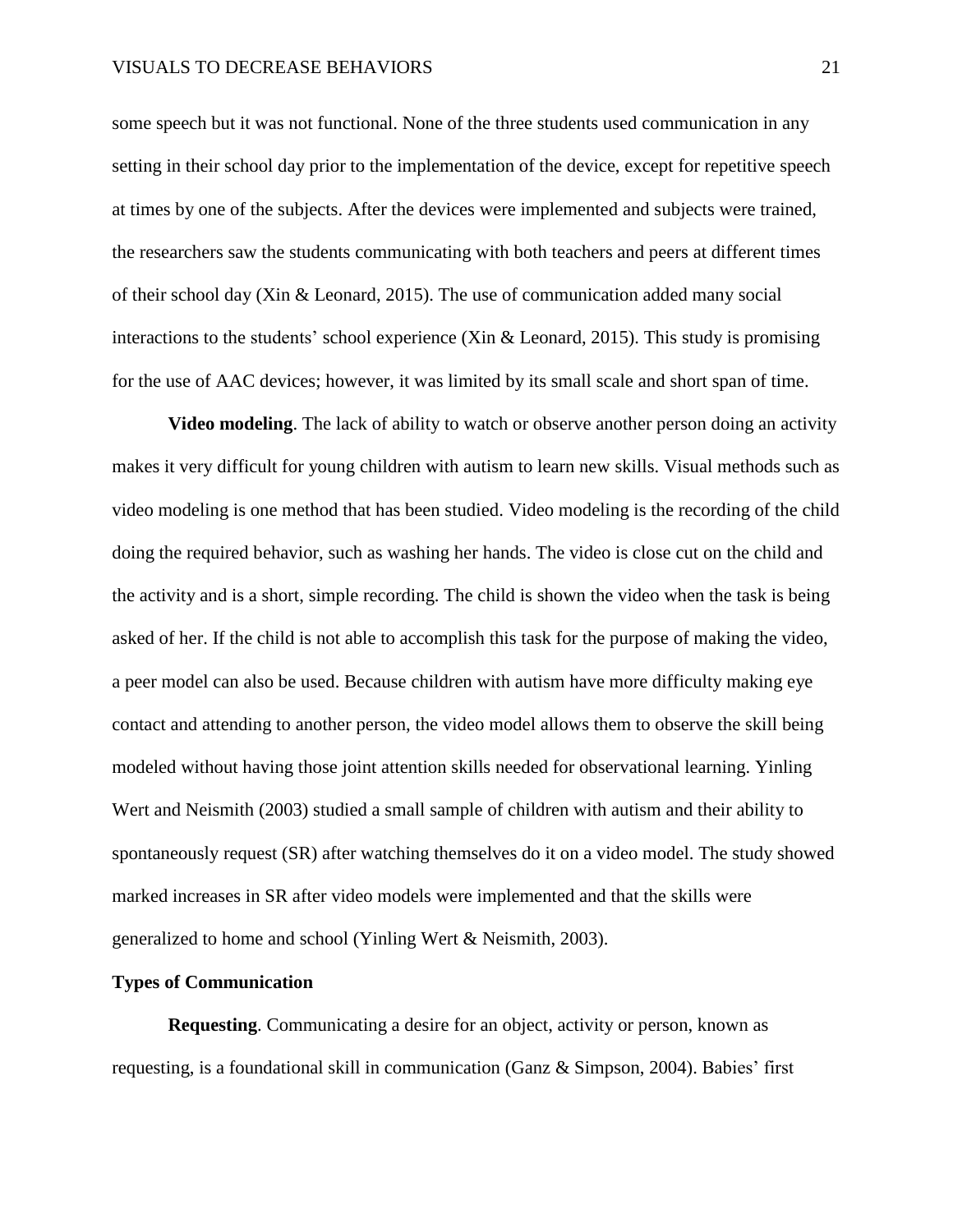communication is crying when hungry; they desire to eat, so they communicate that need. They are requesting to be fed. When they are fed, their request is fulfilled, reinforcing that attempt at communication, making it more likely to occur in the future. Requesting is a good starting point for implementation of visual supports since it is a very basic communication function. Children with communication difficulties may not reach out to others for their requests because they do not understand communication as the link between them and another person, or the way in which other people can be helpful to meeting our needs. For this reason, the concept of initiation is stressed when using visuals for requesting (Ganz & Simpson, 2004; Schwartz, Garfinkle, & Bauer, 1998).

**Other functions**. Other functions of communication are important, though not as prevalent as requesting in this age group. Commenting or labeling of items is a skill small children use; they will point to an object or picture and say, "dog." This helps build vocabulary and encourages the back-and-forth of social communication. Protesting is the ability to express your dislike or disagreement in an appropriate way. This is at times challenging for the communication-delayed child, since many inappropriate methods are reinforced (intentionally or unintentionally) so that they may appear repeatedly. Throwing a non-preferred snack on the floor is not an appropriate protest, though it is a communication. Other functions of language include social greetings, asking questions, and answering questions.

**Non-verbal communication***.* While understanding verbal communication is a challenge, understanding non-verbal communication is also difficult for child with ASD. A hallmark of autism is the lack of "theory of mind," which allows a person to realize that other people have thoughts and ideas apart from their own (Richman & Bidshahri, 2018). Theory of mind is an important concept for social development as it informs the ability to understand the feelings of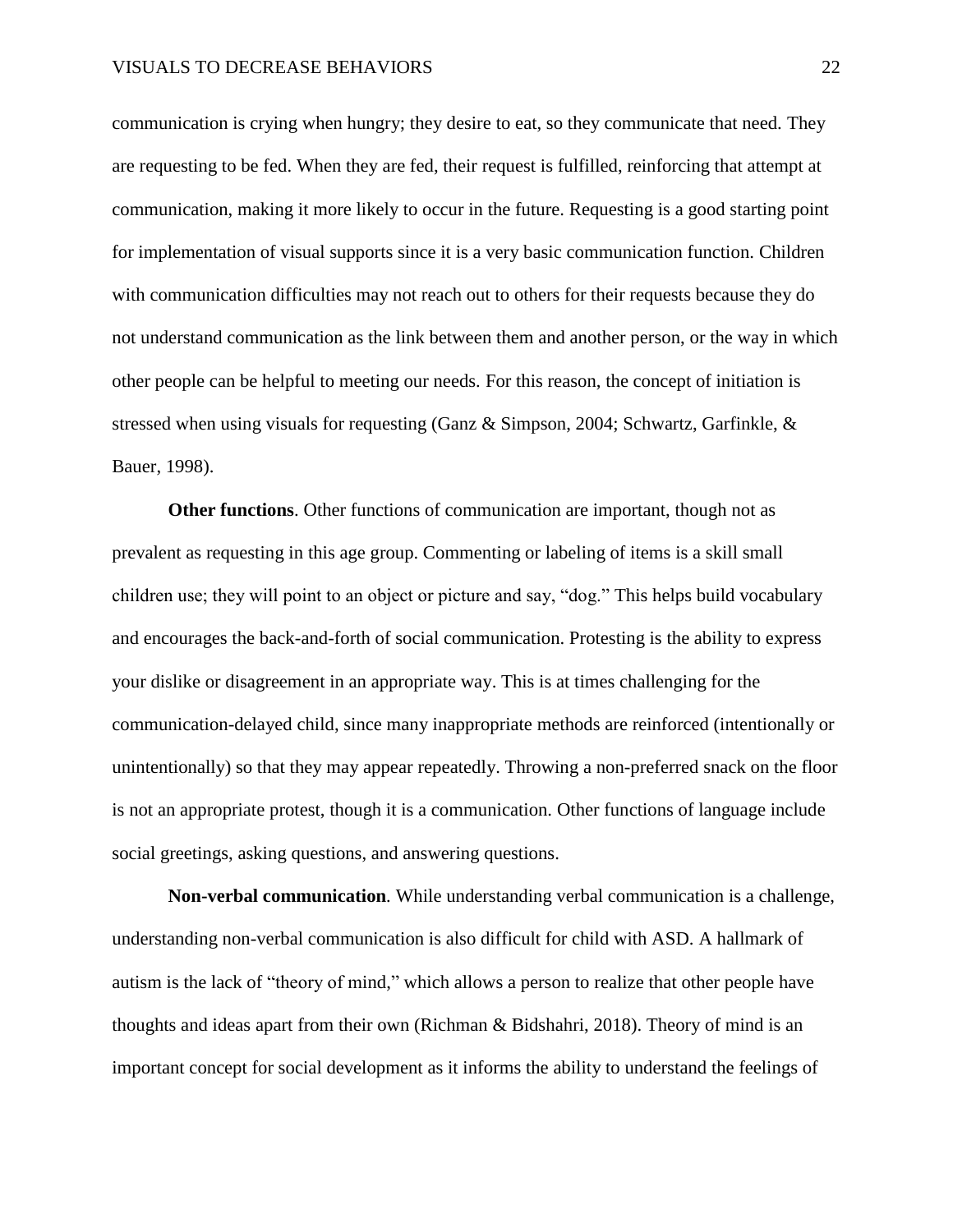others based on scenario or body language and facial expression (Richman & Bidshahri, 2017). This is necessary for feeling empathy and for navigating social interactions as adults. Another issue is joint attention, or the sharing of an experience and attention toward a subject. This skill is important in communication and is often lacking in children with autism. Much of learning happens from imitation and observational learning, especially in the ECE setting, and joint attention is needed for those to occur. This is important in this discussion because lack of joint attention can often look like challenging behaviors. Children may "ignore" requests, leave the area during instruction, and appear to be "in their own world." Without joint attention, children are unable to participate in observational learning and imitation (Ganz et al., 2008), and instead may be engaging in what looks like challenging behaviors as they attempt to do their preferred activities instead.

**Transitions**. Waters, Lerman and Hovanetz's (2009) conducted research on problem behavior in children with autism occurring during transitions. They set up a study of two boys with challenges, observing the transition times from no activity to a non-preferred activity and then to a preferred activity. At baseline, both boys had challenging behaviors during each transition to a non-preferred activity. As visual schedules were implemented, behavior improved but not significantly. Additionally, extinction and differentiated reinforcement of other behaviors (DRO) were used with the visual schedules. With this combined approach, challenging behaviors during transitions were greatly reduced in the two participants (Water, Lerman, & Hovanetz, 2009). DRO is a method by which the student is reinforced (with candy, sticker, or other preferred item) in certain intervals as they refrain from the challenging behavior identified (Water, Lerman & Hovanetz, 2009). For example, a child is given an M&M's candy after each specified interval wherein they do not leave their seat. Transitions can be a tricky time for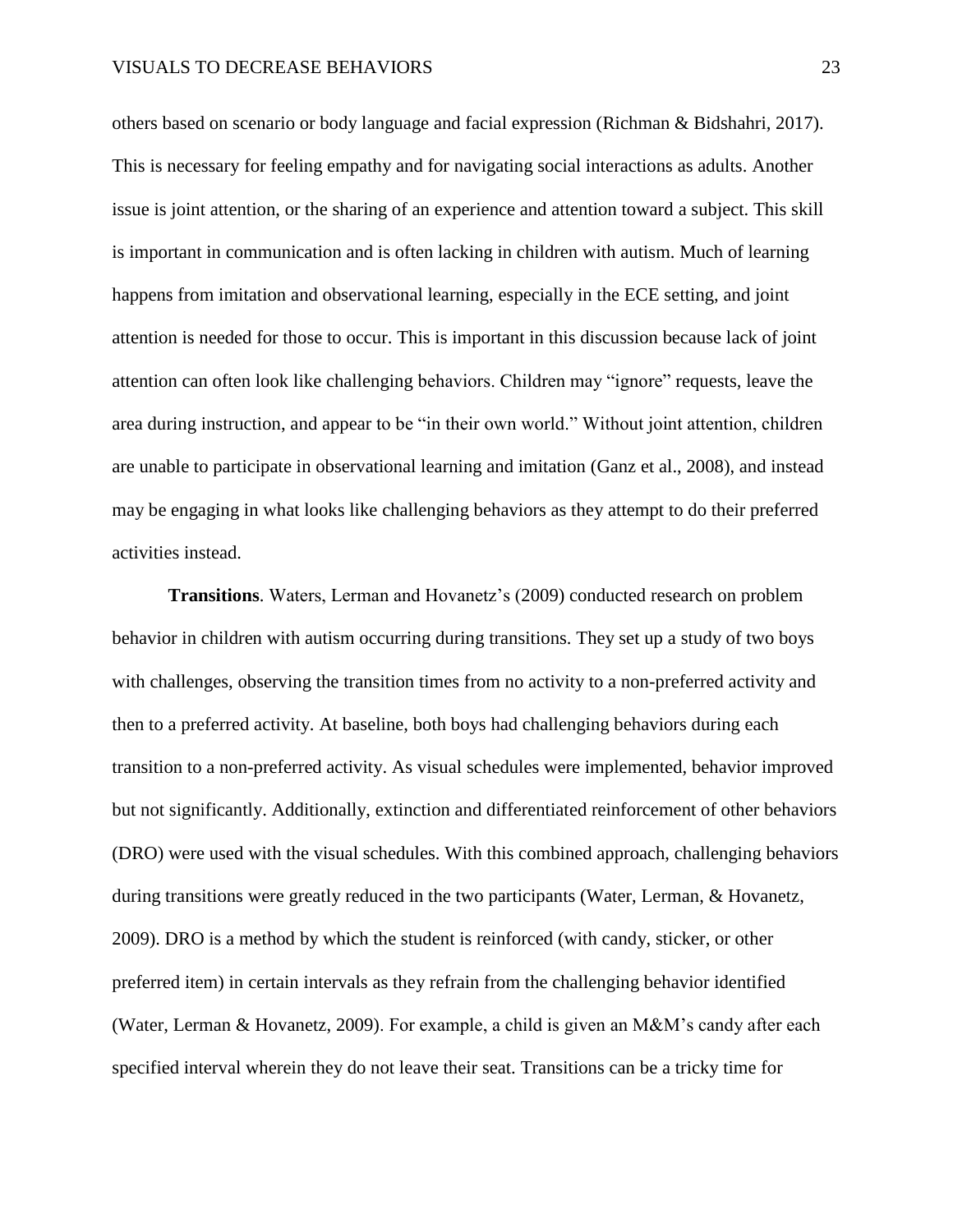children struggling with communication, so proper implementation of the schedules and visuals is important. While implementation is simple for the most part, some common errors can prevent visuals from having a significant impact. One such error is offering too many symbols at once, overwhelming the child's scanning ability. Failing to teach what the symbols mean also causes problems in the use of visuals. Some symbols are easily interpreted while other are not, so explicit teaching is necessary. This is typically done by modeling. It is problematic when the teachers are not consistent with the use of the schedule. The schedule should be a regular part of the child's day so that they can count on the predictability and stability of its purpose. Finally, staff should consistently reinforce the students' use of visuals. For requesting, this is simply allowing access to the requested object within seconds.

#### **Analysis**

<span id="page-24-0"></span>The preschool experience is an important one, and can have lasting impact on the trajectory of an education. Quality preschool for all students is a necessity. This includes students with disabilities such as autism and other severe delays. Students with communication disorders can be challenging in the classroom due to their lack of ability to express themselves. Basic attempts to communicate may be interpreted as challenging behaviors and thus have a negative impact on their social relationships, both with teachers and with other children. These children need a way to access the curriculum in their classroom but also a way to express their needs. They need proper preparation for changes in routine, transitions, and expectations. Verbal directions do not typically work for students with autism and other communication delays due to their lack of receptive language and joint attention. Simply watching what other children do and following along can be nearly impossible for the child with autism.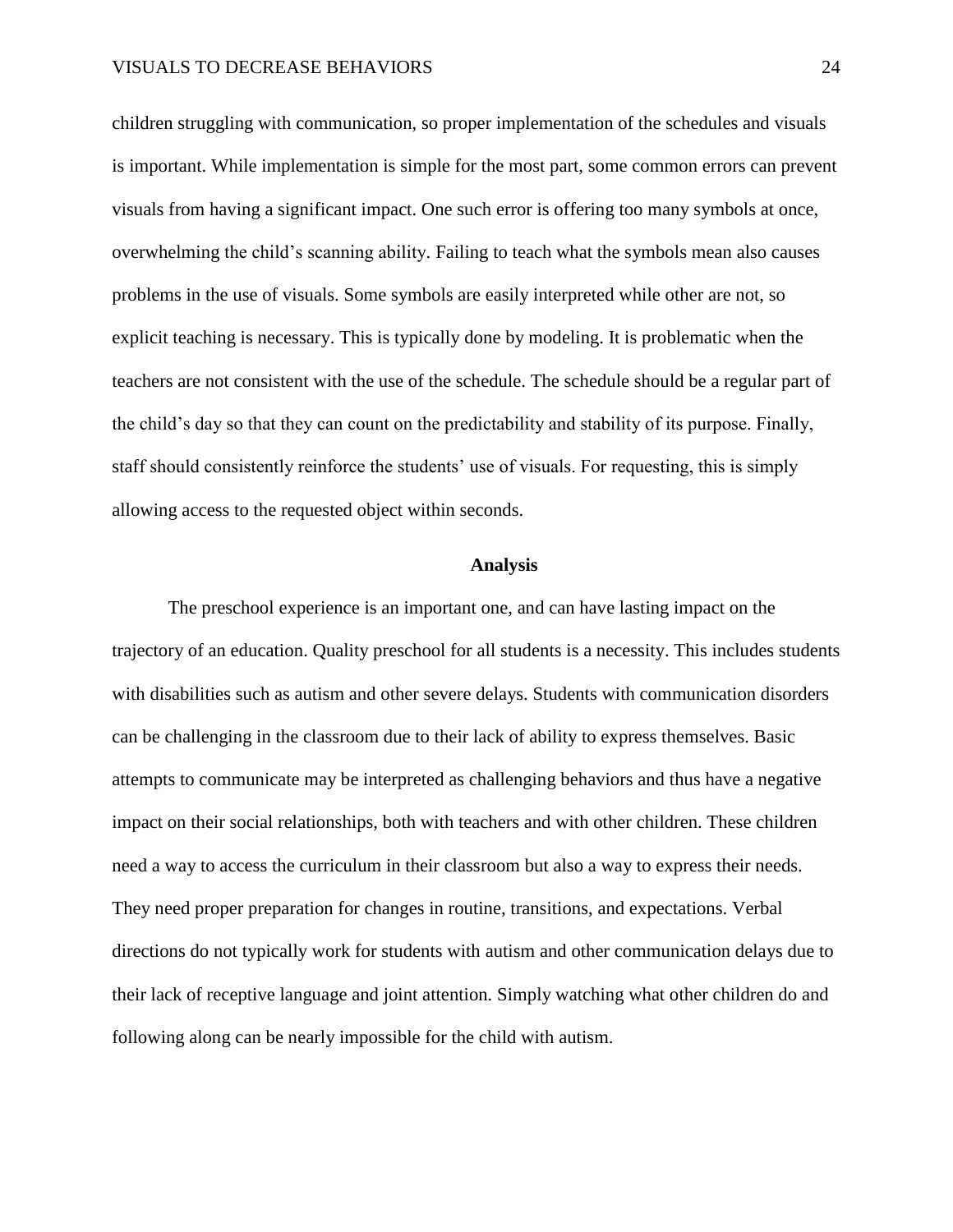There are many options for visual supports. Picture exchange methods, including PECS, is a basic method by which students choose and present cards featuring icons on them to their teachers or peers to request or comment. Visual schedules are used to prepare students for transitions and to alert them to changes that are coming up. Core vocabulary boards are used to broaden the students' access to more vocabulary in order to do more labeling and commenting. Social scripts can be used to teach students lacking social awareness how to navigate typical social situations. Each can be helpful in increasing social communication and preventing challenging behaviors in the classroom. Moreover, they can increase a child's ability to participate in activities, thus giving the child more opportunities for high quality learning. Visuals are indeed useful for teachers working with children with autism and other communication delays because they give the student a means to express him or herself before frustration occurs. These visuals are limited by their ability to be set up properly and anticipate the needs of the student. The teacher must prepare the visuals in advance. It is possible that during an interaction the proper word or icon will not be available to the student, thus leaving the possibility of frustration. These visuals are limited by the child's willingness to use them and they must be explicitly taught how to do so. When sudden changes arise, it may be difficult for staff to adjust the visual schedules or scripts to accommodate the student's needs, and the student may revert to challenging behaviors or meltdowns.

In the inclusive preschool classroom, the use of visuals focused attention and improved communication. Joint attention, or the ability to share in an experience with others, is an important skill in the classroom since it is necessary to learn from the methods teachers typically use to teach (such as direct instruction, small group learning, and one-on-one instruction.) Joint attention is the building block to imitation, which is foundational to observational learning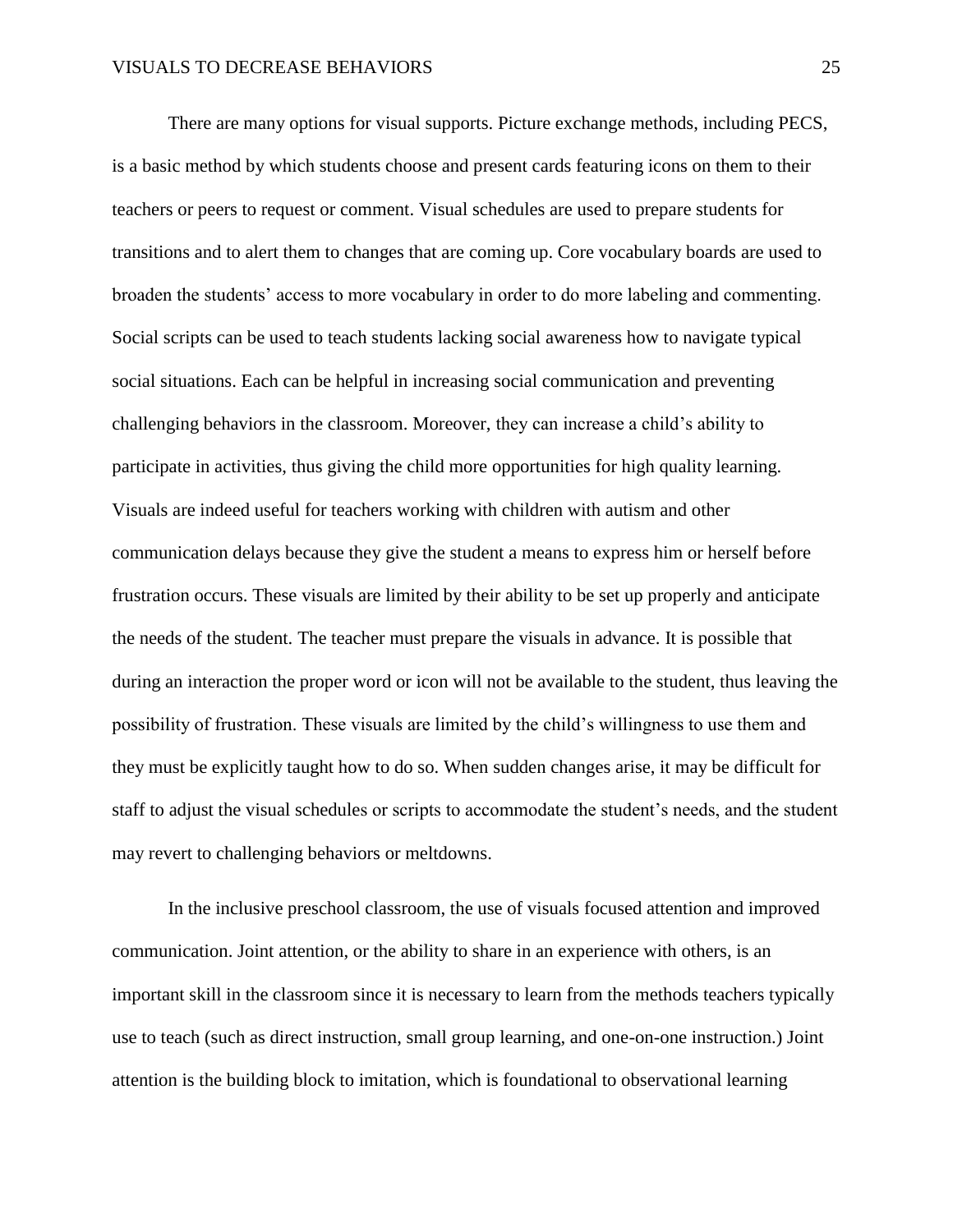(Cardon & Wilcox, 2011). Visual supports also increase the communication-disordered child's ability to follow directions. When thinking about behavior, it follows that children who are better able to pay attention and follow directions are not as likely to act out in ways that are interpreted by teachers as challenging behaviors. Preschool classrooms can be a challenging environment for a child with autism or other communication disorder. Careful planning and implementation of visual supports such as picture exchange symbols, visual schedules, pictorial scripts, and others can help children have access to communication. More research is needed into these methods and their role in affecting challenging behavior. Though some have reported a decrease, the studies have been limited by an extremely small sample size. A more comprehensive study involving multiple participants in multiple settings should be conducted to find out more.

#### **Application**

<span id="page-26-0"></span>As a teacher in a modified preschool setting, it is common for me to use visuals with all of my students because they are all non-verbal. In the last several months and especially due to this research, it has become apparent to me that the use of visuals may be even more critical in an inclusive setting. The district I work in has plans to begin moving towards an all-integrated model, even in its preschool, in the very near future. Because of this, classroom teachers, not just special education teachers, will need to know when and how to use visuals in their classrooms. Without this education, teachers may find themselves dealing with many challenging behaviors from children with communication disorders such as ASD.

#### **Further research**

While there is anecdotal evidence and some research that visuals improve or prevent challenging behaviors and frustrations, there is not much solid research to back up these claims. In order for a method to be implemented across the field of early childhood education in my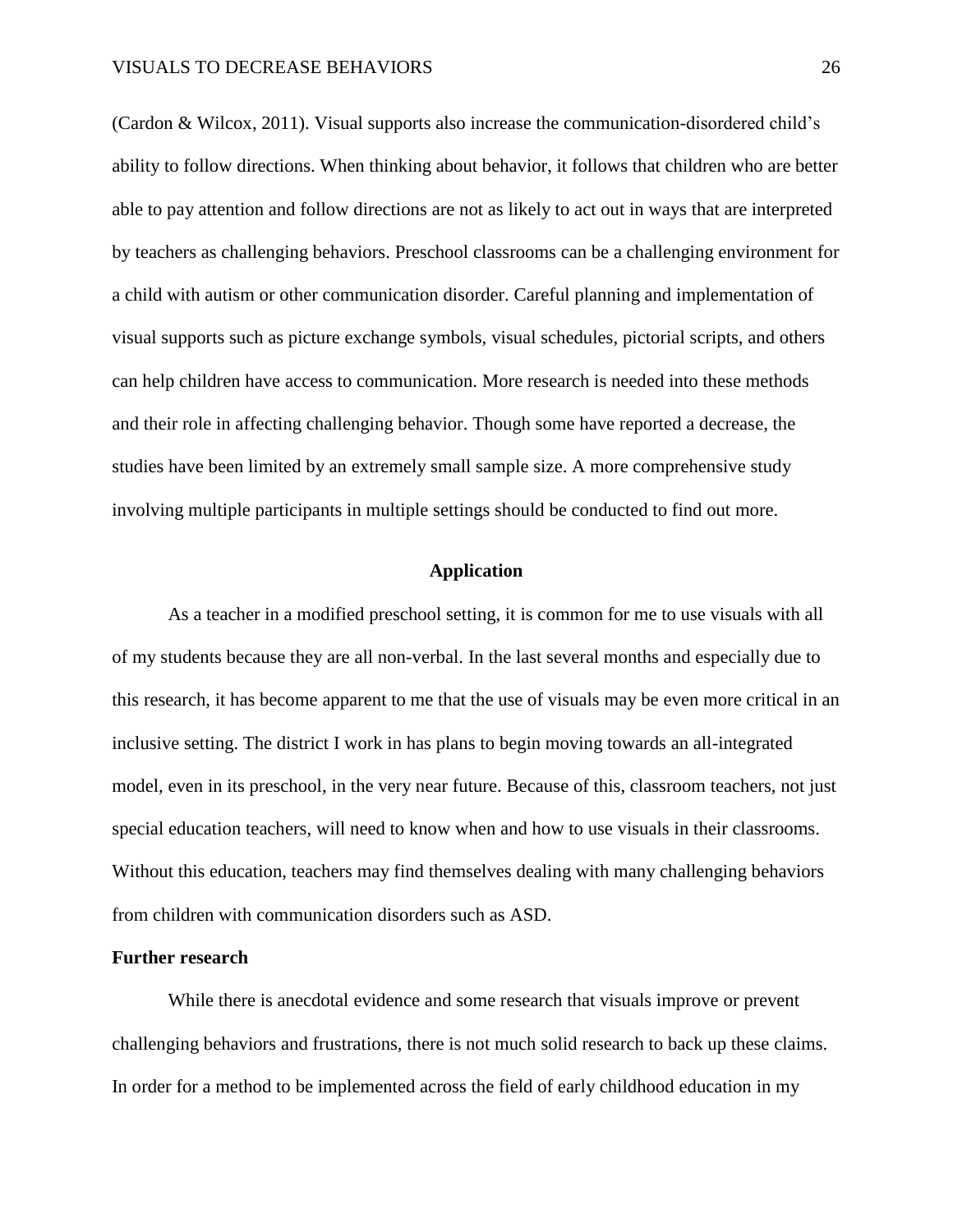district, it must be researched and evidenced-based. I hope to propose a research project to my program director wherein I study children and visual use in the integrated preschool setting. The participants would preferably be first year IEP students who do not have much experience with visual supports. The students would be given some time to settle into their routines, perhaps a few weeks, before taking a baseline for behavior, to prevent skewing data. Students' behavior naturally improves as routines are learned. Taking baseline data on the students with communication delays would include recording frequency and severity of challenging behavior incidents. From this point, two groups could be formed, one getting Treatment A (exposure to visual supports like picture exchange, first-then charts, visual schedules) and Treatment B (typical methods used in general education classroom, such as verbal reminders, reinforcers). This would occur for a period of six weeks with data being collected weekly by several members of the staff who have been trained in what challenging behavior looks like and how to evaluate its severity. At the end of six weeks, the data would be evaluated to determine if there were any correlations.

This research could influence how the district sets up the general education classrooms, what they spend their money on, how they staff their classrooms, and how they educate their teachers. Special education teachers can work alongside classroom teachers to assist in setting up these visual supports, but general education teachers should also feel equipped to use them on their own at any time, even with non-disabled students. It could be as simple as implementing a visual schedule for the entire class or as specific as having a picture exchange board for one student to help her make choices at centers. Students without communication disorders and challenging behaviors can be easily folded into this method. Even with communication skills, the use of visuals can enhance the communication experience between preschoolers who are at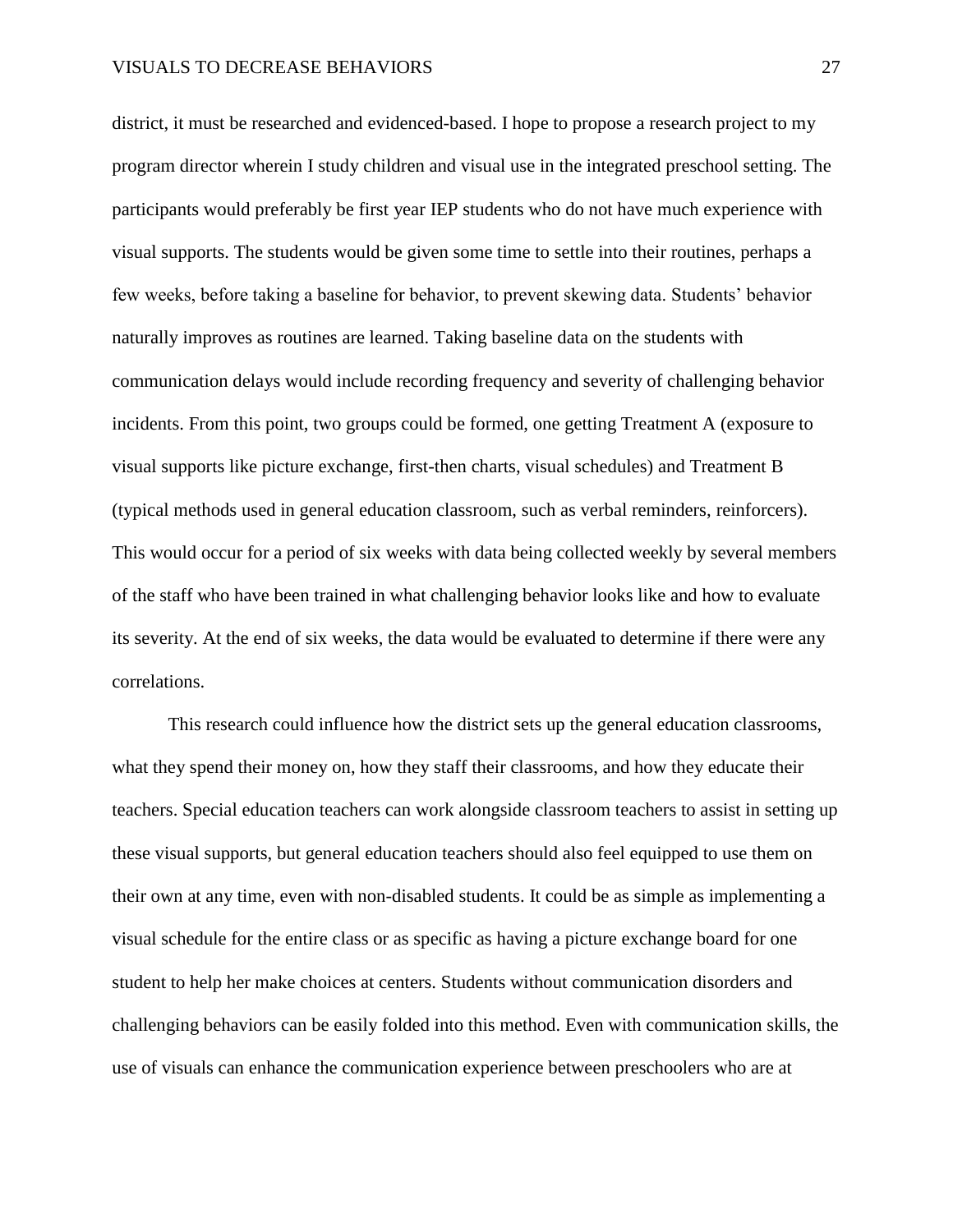differing levels of development. Recently during a session of Peer Mediated Intervention (PMI), a general education peer played one-on-one with a non-verbal student in my special education classroom. I witnessed the general education student use the core vocabulary board (specific to play-doh, with words like "roll" "snake" "cut") to tell her playmate, "I am going to roll it in a ball first," as she pointed to the picture of rolling it in a ball. This was exceptional to witness, because the peer had not been trained in the CVB method but had witnessed the child with ASD use it and the teacher model it. The typical peer recognized its value as a tool for communication and adopted it as her own. This is exciting because the more the methods are integrated into the typical students' routines, the less likely they are to single out or alienate the child who has the communication disorder and whose delays necessitate its use. The alternate communication method becomes normalized in the inclusive setting.

Moving forward in my classroom, I will use the research I have done here to influence specific aspects of how I teach. Firstly, I am certain that the students I teach daily must have constant access to appropriate, comprehensive vocabulary to fit in with what is being taught or talked about. In addition, I need to teach explicitly and implement these methods before the problem behaviors occur. As my students develop more social skills, and we implement more peer mediated interventions, I need to anticipate the conversations and vocabulary that could occur and give access to both the typical and disabled child. Before this research, we had been doing the peer-mediated interventions training separately from the visual supports. Now, after reading what I have read, I can see how using visual supports can be a bridge between the child with communication delay and the verbal child. I hope to complete this research and be able to present it to a group of colleagues and fellow teachers at a professional development session or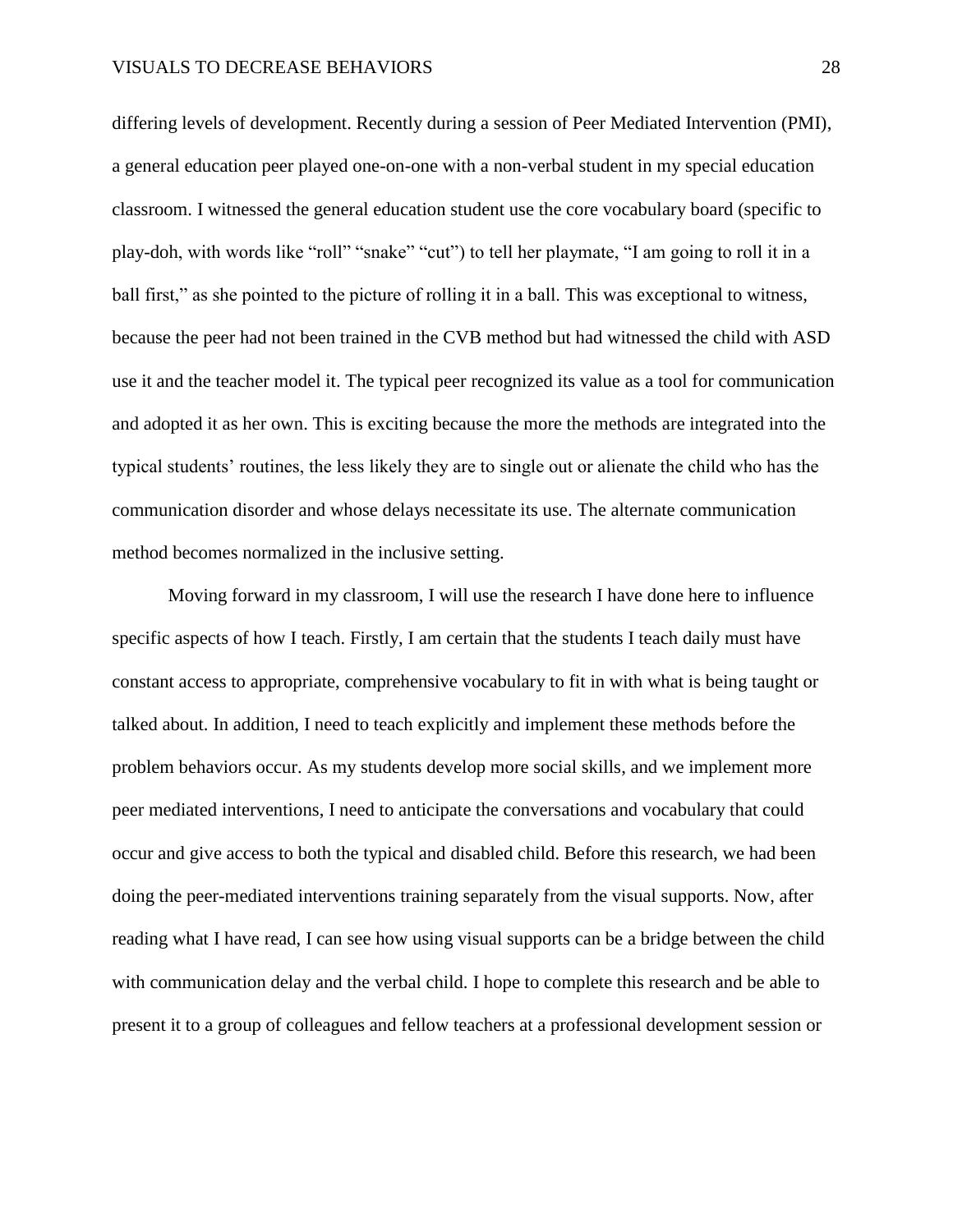professional learning community. The findings could be relevant to many teachers, not just preschool or special education teachers.

To set up my classroom with visuals, I would build on what I currently have. Firstly, students with communication delays will have their own personalized visual schedule. For example, a vertical strip of construction paper laminated and fitted with five squares of the "hard side" of hook-and-loop fastener. Picture cards with all the activities and locations of a student's day are kept in a container and used to set up the personal schedule before the child arrives each day. In my class room, it looks like this: Circle time icon, choice time icon, wash hands icon (for snack), individual work time icon, and bathroom icon. The students are taught the cue "check schedule" or "what's next" and handed a card with a visual symbol for "checking schedule." In our case, it is a checkmark. The students take the check card to their schedule and drop it in an envelope or bucket. They find the top picture, which is the next activity. The student removes the picture (attached with Velcro), and travels with it to the next area, where he or she matches it to a corresponding picture. For example, if he is going to wash his hands, there is an exact match of the wash hands symbol at the sink with an open area of "soft side" Velcro, to which he can attach the picture. This is called a "carry and match" schedule and is useful for students in preschool because it encourages students to walk to the area. In addition to the visual schedule, there are visual supports such as *help, more,* and *I want* available for students to use to communicate those basic needs during play.

At snack time, each child has a communication board made from a three-ring binder with the front flap cut off to expose the back panel and the rings. In the back panel of the binder, a core vocabulary board is affixed (3x3 matrix with large icons with words such as more, help, finished, good, here). To the rings is attached a specific "fringe" that pertains to that day's snack.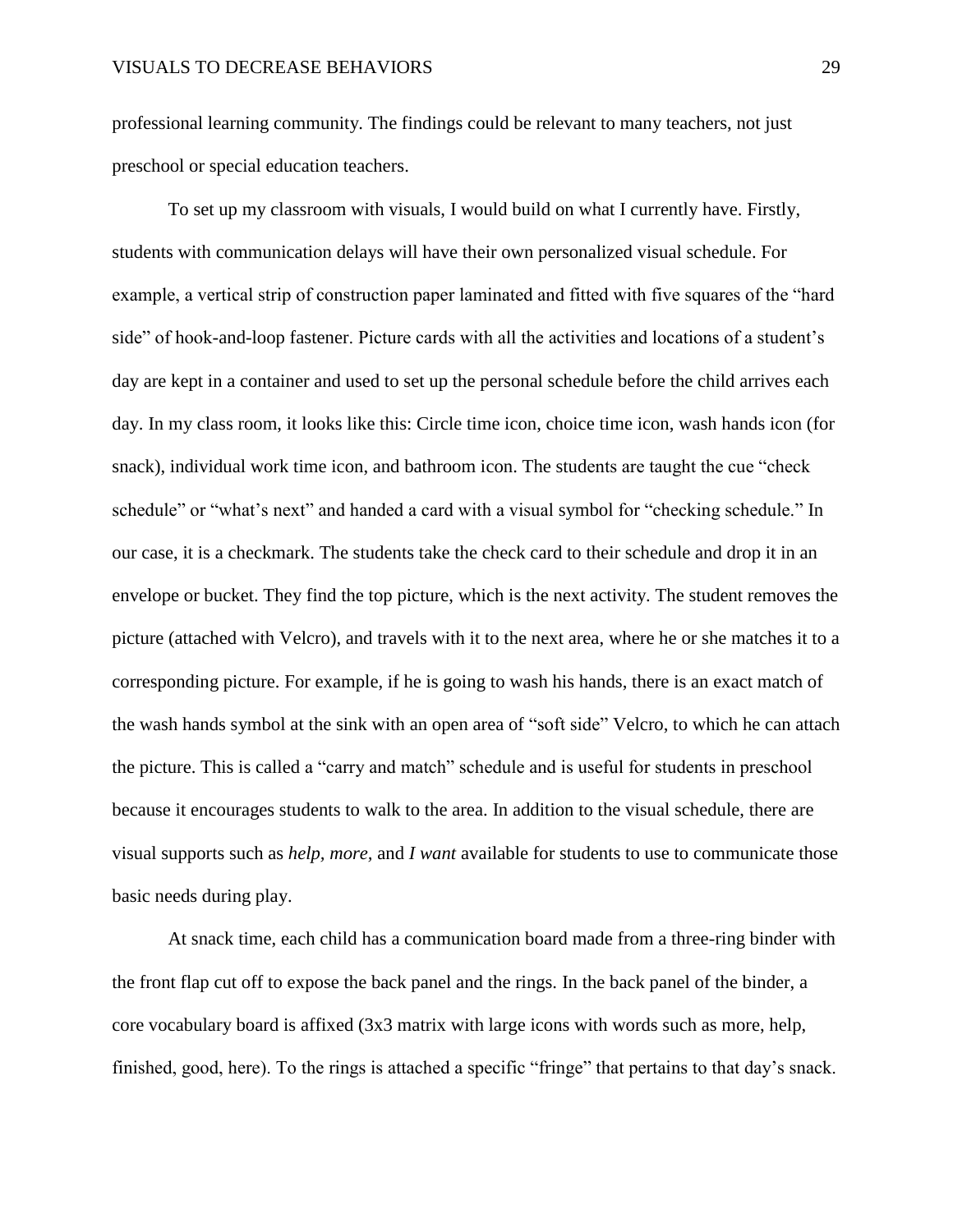This fringe can be taken off or altered depending on what is available. For example, one student's fringe has Goldfish crackers, water, raisins, and apple slices. The teacher is a communication partner and the student must use the board and fringe to request the item desired. Depending on their level, the student might just point to the cracker icon to receive a cracker. Others must make a sentence by pointing to "I want" and "cracker." Another important piece to this method is initiation. The student is required to get the attention of the communication partner, or initiate the interaction. This could be by a vocalization, tapping, gesturing, or eye gaze. Crying, screaming, or other challenging behaviors are not reinforced, the item being requested is not given until an acceptable behavior occurs. If challenging behavior does happen, the communication partner can ignore the behavior and wait until the student uses an appropriate method, or can redirect and reteach the appropriate methods. All of these things depend on the development and needs of the specific child. The students in my class are at different levels of how they use the visuals. Some are able to use the supports completely independently, while others are learning how it works and hand-over-hand prompting is common.

The core vocabulary board (CVB) is used in our play areas. Each area of the room where one-on-one learning occurs is outfitted with a CVB along with the toys. Recall that in preschool; most learning happens during natural play experiences, so our one-on-one learning time also occurs in that setting. In these areas, the teacher is leading specially designed instruction in the areas of functional play and imitation. The student is required to use the CVB to request a turn or to ask for the next piece of the puzzle. Different levels of prompting are used until the student is independent in their use of the CVB, the prompts are faded. CVBs can be made specific to each play area as well. As I described earlier, when using play-doh our students have access to a CVB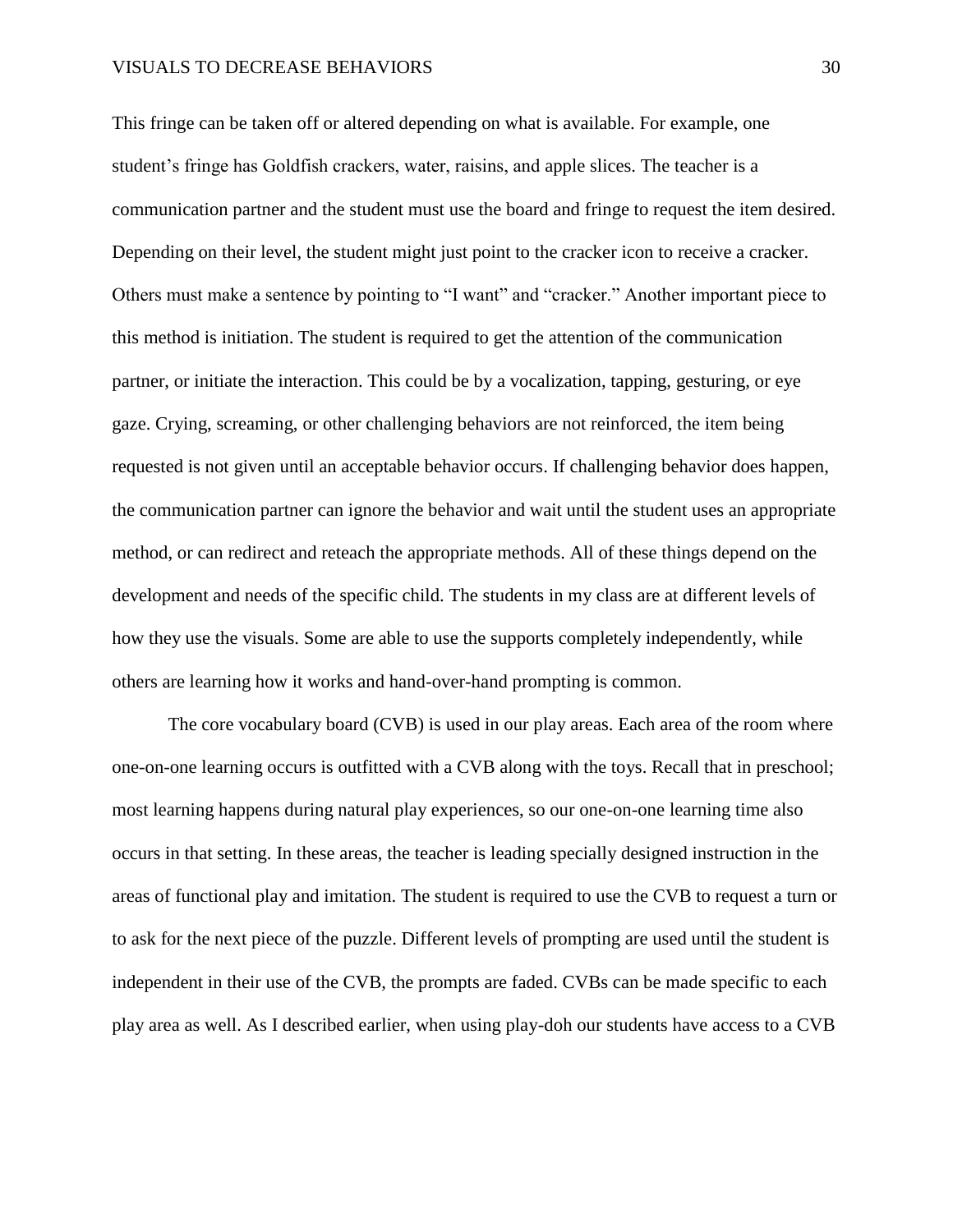with words like squish, roll, cut, and descriptions of the supplies they can ask for such as cookie cutters, different colors of play-doh, and utensils.

Another visual support used in my classroom is the visual routine. This is similar to the layout of a visual schedule; however, it depicts a routine. These are very easy to implement. I use them for activities or transitions with several steps. For example, handwashing is a task in which we want each child eventually to be independent. Near the sink, low enough for the children to be able to see it easily, I have posted a strip of icons in this sequence: turn on water, wet hands, get soap, scrub hands, rinse hands, take paper towel, dry hands, throw away towel. Each icon depicts the step in a simple line drawing. While we do not always use every icon all the time, if a student is stuck at a step or skips a step, we can refer to the visual as we remind them verbally. I have used these routines to directly address challenging behaviors. For example, one student was exhibiting challenging behaviors at snack time. He would hit the teacher or throw his food when he was frustrated or disappointed (when he did not get the snack he wanted). With the help of other building staff, we evaluated his behavior. We determined the function of his behavior was attention. I made him a "placemat" with his snack routine on it. At the top, it featured icons such as *sit at table, open snack, use spoon, drink water,* and *throw away trash.* When he began to display behaviors, instead of addressing the attention-seeking behavior, we would point to what step he was on to remind him what he should be doing. It was not paired with a verbal reminder in order to provide the least amount of reinforcement for the behavior (he desired to engage with the teacher when he was upset). After a few sessions of this, the challenging behavior decreased significantly.

To build on what we are currently doing, I would like to add picture exchange books and choice boards to my classroom. A picture exchange book is similar to the PECS book, where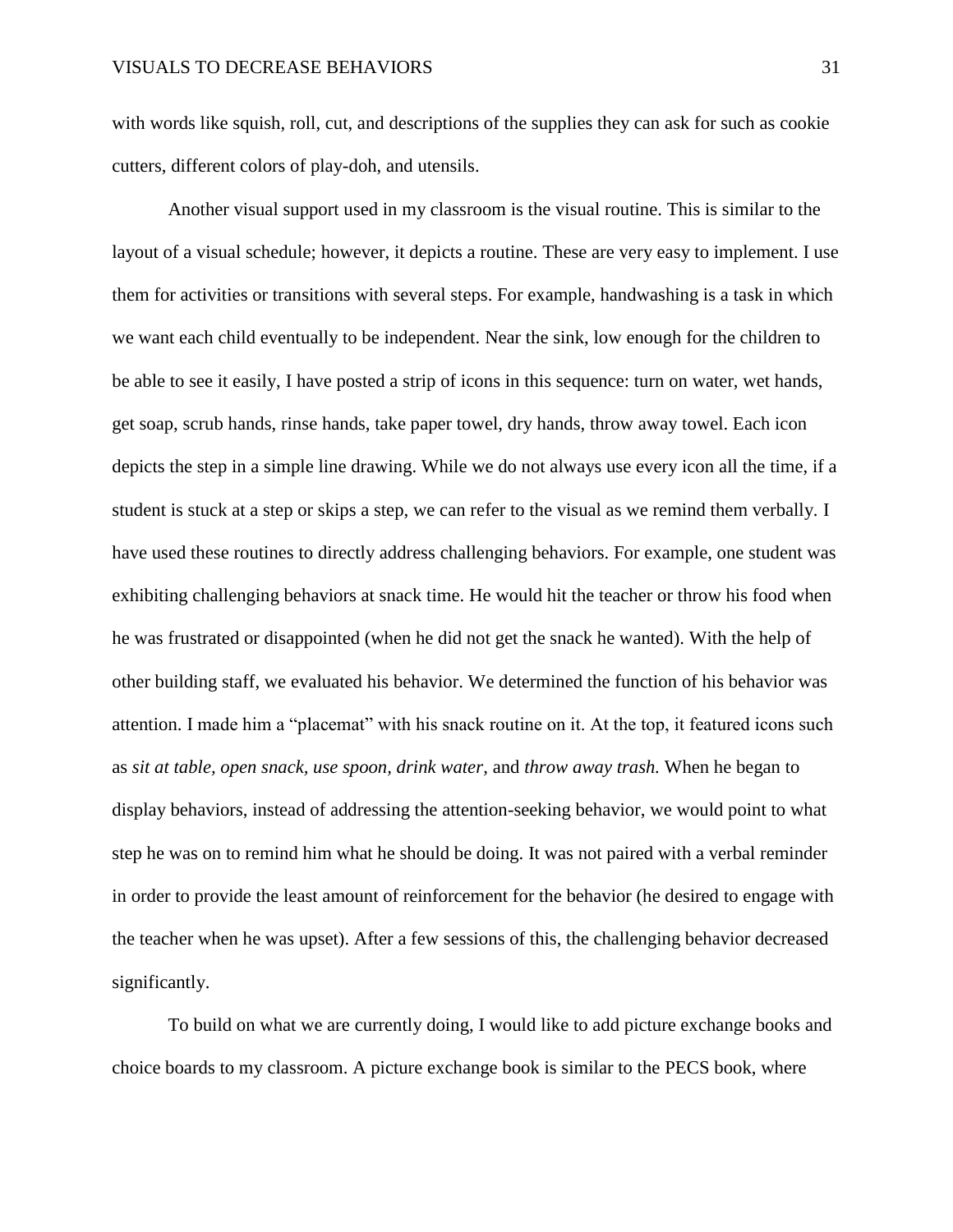there are different pages of visuals Velcro' d to the page and used by the child to set up a sentence such as "I want red ball." I would like to add this to our repertoire to expand and lengthen requests. Additionally, I would add more pictorial scripts or social skills stories to help students learn what to do in certain social situations. This will apply well to the peer mediated intervention scenarios that are happening in my class. I am prompting rather heavily to teach the student with the communication disorder how to ask the general education student for a turn. I find that the student typically either screams or tantrums when they are asked to relinquish the toy or turns to me to communicate with the other child. I would like to teach the non-verbal student through these pictorial scripts, how to relinquish a toy, wait for a few minutes to allow the child to play with it, then ask for it back without displaying challenging or inappropriate behaviors. With the implementation of these methods, I hope to create an environment where my students can easily access language and communication when and where they need it. My goal is that they would use it to communicate with teachers and students.

The classroom should be set up with as much visual communication as possible. Visual supports should be available for use by students with communication delays and to enhance play opportunities between verbal and non-verbal peers. Visual supports should prevent problem behaviors rather than after the fact. One visual support that is especially useful with autism is the first-then chart. It is simply a card divided into two columns. One column says "first" and the other says, "then." This chart can be used when a child is having difficulty accepting no or delaying gratification. Take for example a child who is supposed to go to circle time but she wants to play play doh. She communicates by handing the adult the PECS that says play doh. However, this is not the time for free choice; she needs to go to circle time with her classmates. Explaining waiting to a child with little receptive language can end up in a power struggle.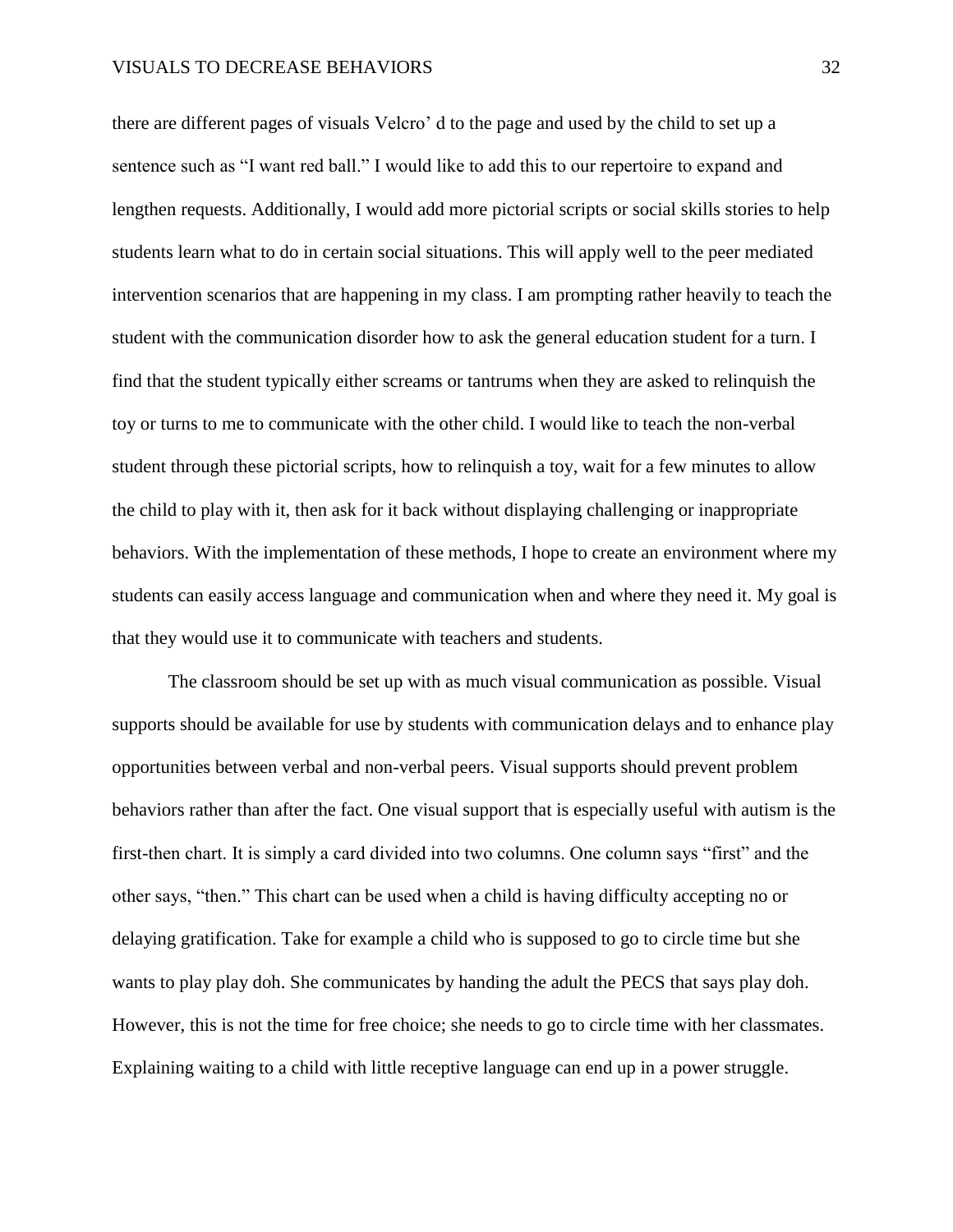Instead, present the first-then chart. Under "first" put the visual for circle time. Under "then" place the visual for play doh. State clearly, "First, circle time. Then play doh," while pointing to the visuals. This communicates the idea that the child will in fact get what they want, they just have to do the other thing first. Without this tool, the child could become frustrated not understanding why she does not get the toy she desires. She might think the answer is "no" instead of "not now." The chart can be outfitted with Velcro so that the items are interchangeable and available to set up at a moment's notice.

#### **Conclusion**

<span id="page-33-0"></span>While there are many important findings about communication and visuals in the studies mentioned above, additional research is needed to more completely discover the impact that visual implements have on challenging behavior in preschool students with ASD. A broader study is needed to determine if these findings are similar across different ages and levels of communication delay. There is an abundance of research supporting the use of visuals to increase communication. There remains a need for evidence of how those visuals can affect the behavior of the students with communication deficits. Studies need to be done on the ways in which implementation of visual schedules, picture exchange systems, core vocabulary boards, and visual rule reminders are changing the behaviors of the students. Teachers can use this research to inform their teaching practice.

The inclusive preschool classroom with communication-delayed students can be a challenging environment for students and teachers alike. Challenging behaviors arise as a result of the child's inability to express their needs and wants, and their anxiety surrounding schedule changes and expectations. These behaviors are a result of lack of understanding. Access to visuals as a stand-in for those basic communication skills, can assist communication-delayed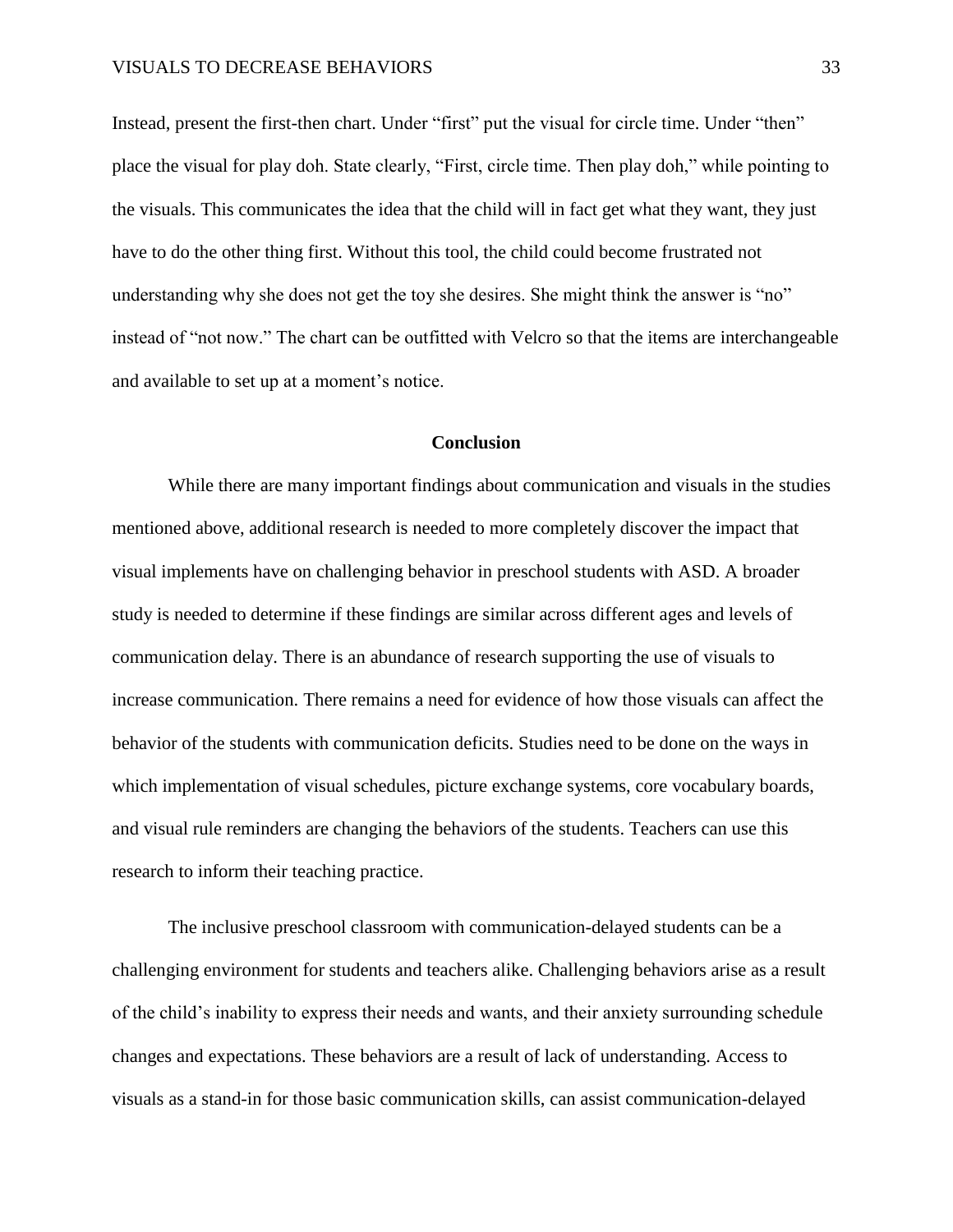students in requesting their needs, understanding the demands put on them, and anticipating any transitions or expectations. For many children, this information is all that is needed to decrease the frequency of challenging behaviors. When children are acting up less and able to participate in classroom activities more appropriately, they gain better social relationships. Better social relationships lead to a better education, since relationships with teachers and peers can affect how students are able to learn (Gupta, Heninnger, & Vinh, 2014; McDaniel, Bruhn, & Troughton 2017). A quality-learning environment in preschool sets the stage for better outcomes throughout the educational life of the child.

With the current trend of inclusion for children with special needs, it is imperative that the needs of all the students are considered. Each child should have the opportunity to use a voice in whatever form it may be. Visuals give the child the opportunity to express to the teacher and the teacher the opportunity to speak to the child. If child and teacher are unable to communicate, a relationship is unlikely to form. Anxiety builds, as students do not understand what is expected of them. With the purposeful implementation of visual communication systems and training for students and staff, communication among all members of the preschool classroom can be achieved.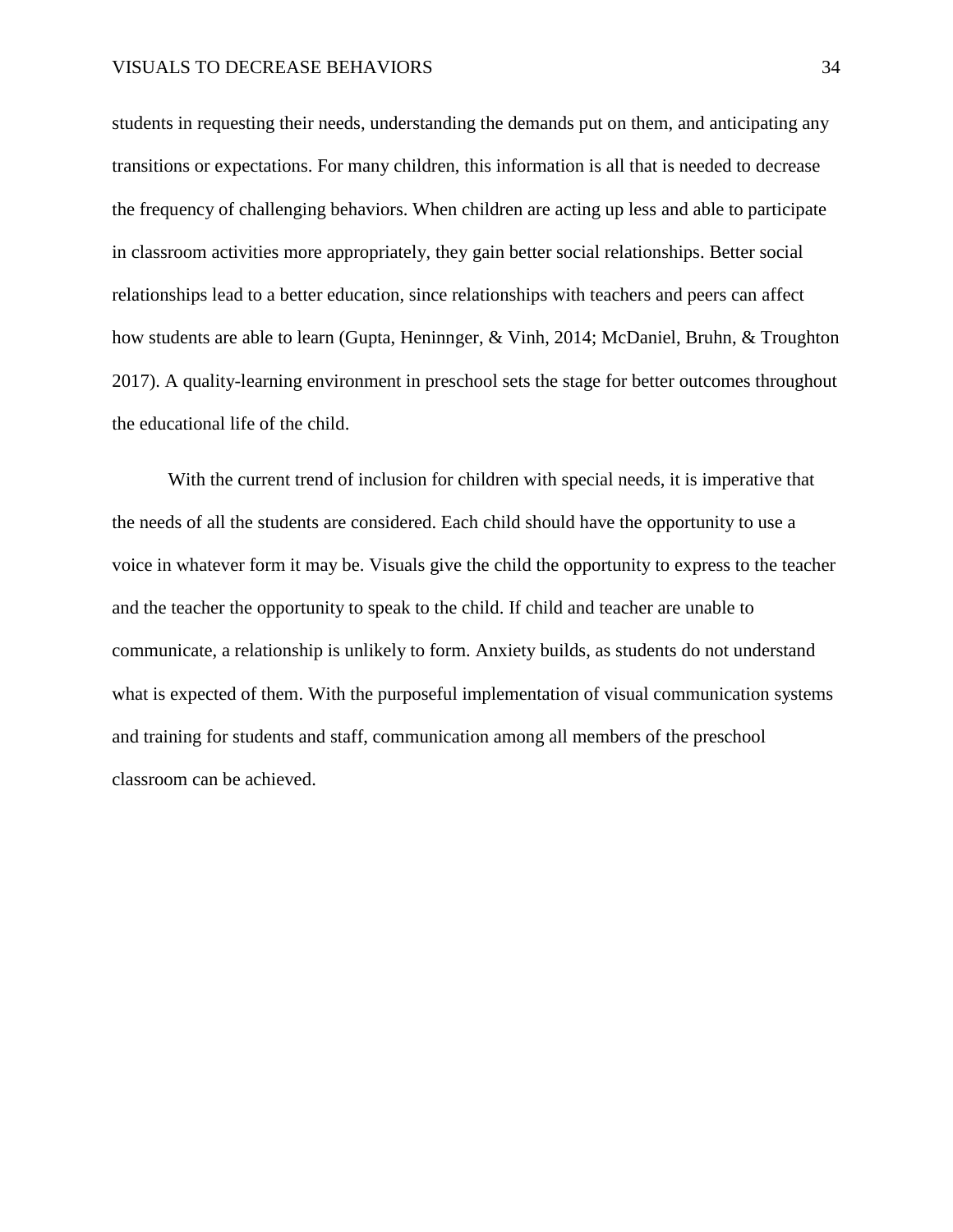#### **References**

- <span id="page-35-0"></span>Archibald, L. (2017) SLP-educator classroom collaboration: A review to inform reason-based practice. *Autism and Developmental Language Impairments*, 2, 1-17.
- Autism Speaks (Ed.). (2018, April 26). CDC increases estimate of autism's prevalence by 15 percent, to 1 in 59 children: Autism Speaks calls on nation's leaders to adequately fund critically needed research and support services. Retrieved September 25, 2018, from Autism Speaks website: [https://www.autismspeaks.org/science-news/cdc-increases](https://www.autismspeaks.org/science-news/cdc-increases-estimate-autisms-prevalence-15-percent-1-59-children)[estimate-autisms-prevalence-15-percent-1-59-children](https://www.autismspeaks.org/science-news/cdc-increases-estimate-autisms-prevalence-15-percent-1-59-children)
- Benedict, E., Horner, R., & Squires (2007). Assessment and implementation of positive behavior supports in preschools. *Topics in Early Childhood Special Education, 27*(3), 174-192.
- Bulotsky-Shearer, R., Dominguez, X., & Bell, E. R. (2012). Preschool classroom behavioral context and school readiness outcomes for low-income children: A multilevel examination of child- and classroom-level influences. *Journal of Educational Psychology, 104*(2), 421-438.
- Cardon, T. & Wilcox, M. (2011). Promoting imitation in young children with autism: A comparison of reciprocal imitation training and video modeling. *Journal of Autism and Developmental Disorders, 41*(5), 654-666.
- Charlop-Christy, M., Carpenter, M., Le, L., LeBlanc, L., Kellet, K. (2002). Using the picture exchange communication system (PECS) with children with autism: Assessment of PECS acquisition, speech, social-communicative behavior, and problem behavior. *Journal of Applied Behavior Analysis, 35*(3), 213-231.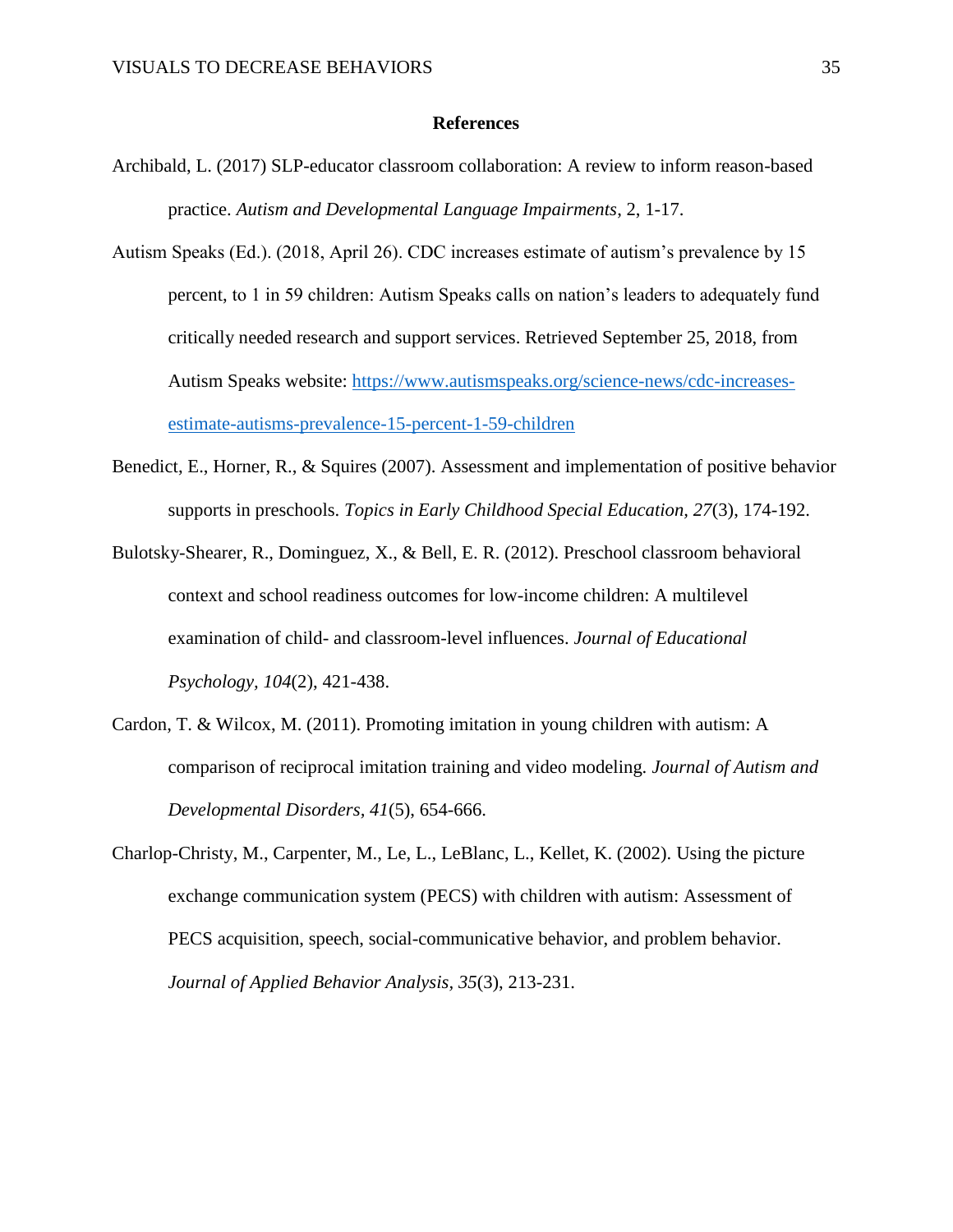- Cosgrave, G. (n.d.). Negative reinforcement [Blog post]. Retrieved from Educate Autism: Tools to Help You Teach website: http://www.educateautism.com/behaviouralprinciples/negative-reinforcement.html
- Dobbs, J., & Arnold, D. (2009). Relationship between preschool teachers' reports of children's behavior and their behavior toward those children. *School Psychology Quarterly, 24*(2), 95-105.
- Esch, B., LaLonde, K., & Esch, J. (2010). Speech and language assessment: a verbal behavior analysis. *The Journal of Speech-Pathology and Applied Behavior Analysis 5*(2), 166+.
- Flippin, M., Reszka, S., & Watson, L. (2010). Effectiveness of the Picture Exchange Communication System (PECS) on communication and speech for children with autism spectrum disorders: A meta-analysis. *American Journal of Speech-Language Pathology*, 178.
- Frea, W., Arnold, C., & Vittimberga, G. (2001). A demonstration of the effects of augmentative communication on the extreme aggressive behavior of a child with autism within an integrated preschool setting. *Journal of Positive Behavior Interventions, 3*(4), 194.
- Ganz, J., Bourgeois, B., Flores, M., & Campos, B. (2008). Implementing visually cued imitation training with children with autism spectrum disorders and developmental delays. *Journal of Positive Behavior Interventions*, *10*(1), 56-66.
- Ganz, J. & Simpson, R. (2004). Effects on communicative requesting and speech development of the picture exchange communication system in children with characteristics of autism. *Journal of Autism and Developmental Disorders, 34*(4), 395-409.
- Gupta, S., Henninger, W., IV, & Vinh, M. (2014). *First Steps to Preschool Inclusion: How to Jumpstart Your Programwide Plan*. Baltimore, MD: Brookes.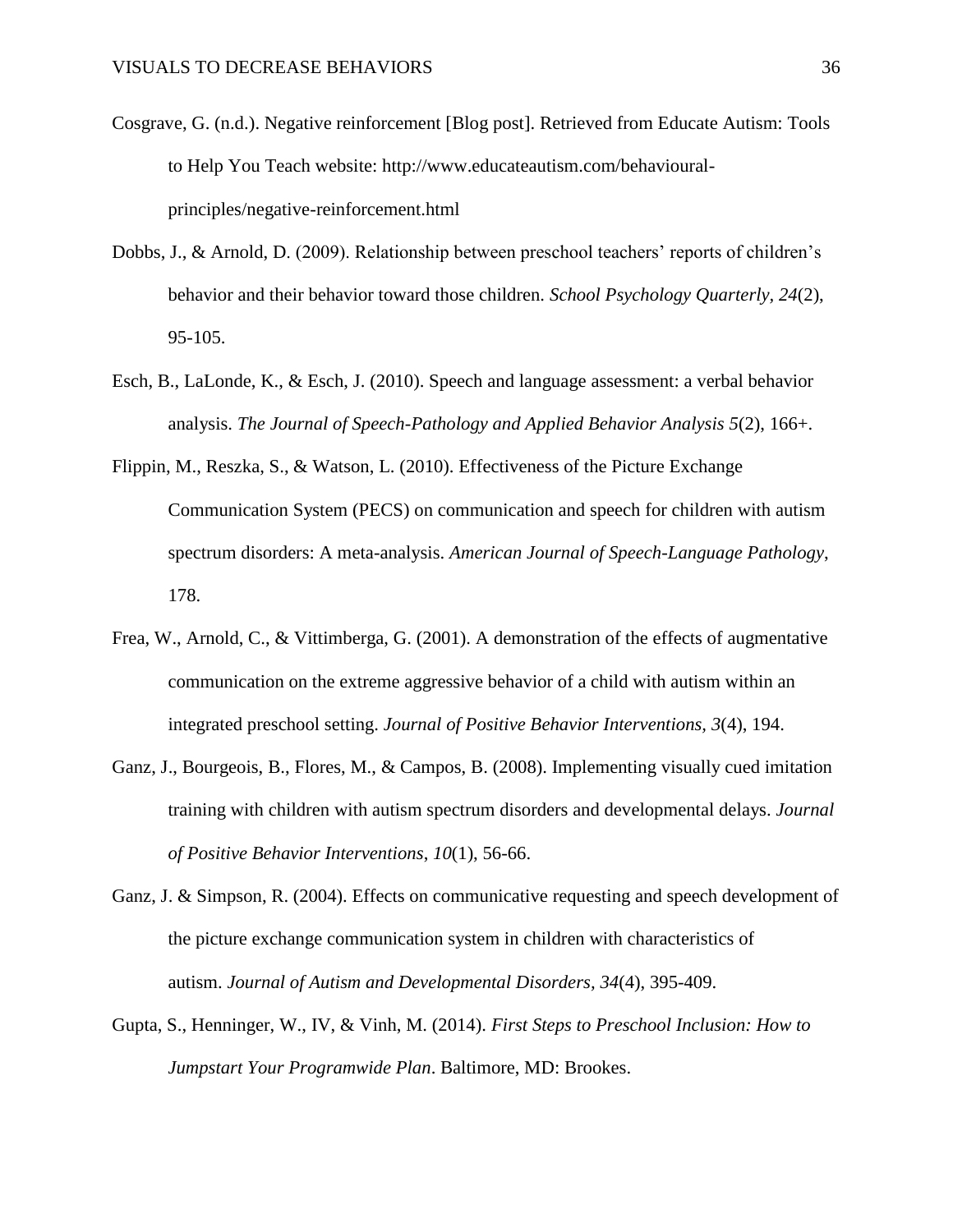- Harrington, J. W., & Allen, K. (2014). The clinician's guide to Autism. *Pediatrics in Review*, *35*(2), 62-78. https://doi.org/10.1542/pir.35-2-62
- Hill, D., & Flores, M. (2014). Comparing the picture exchange communication system and the iPad(TM) for communication of students with autism spectrum disorder and developmental delay. *Tech Trends, 58*(3), 45-53.
- Hodgdon, L. (1995). Solving social-behavioral problems through the use of visually supported communication. In K. A. Quill (Ed.), Teaching children with autism: Strategies to enhance communication and socialization (pp. 265-285). New York: Delmar.
- Holahan, A., & Costenbader, V. (2000). A comparison of developmental gains for preschool children with disabilities in inclusive and self-contained classrooms. *Topics in Early Childhood Special Education, 20*(4), 224-235.
- Hsu, P. (2016). Examining current beliefs, practices and barriers about technology integration: A case study. *Tech Trends, 60*(1), 30-40.
- Hudry, K., Leadbetter, K., Temple, K., Slonims, V., McConachie, H., Aldred, C. Charman, T. (2010). Preschoolers with autism show greater impairment in receptive compared with expressive language abilities. *International Journal of Language & Communication Disorders, 45*(6), 681-690.
- Jones, E., & Carr, E. (2004). Joint attention in children with autism: Theory and intervention. *Focus on Autism and Other Developmental Disabilities*, *19*(1).
- Jordan, R. (2005). Managing autism and Asperger's syndrome in current educational provision. *Pediatric Rehabilitation*, *8*(2), 104-112.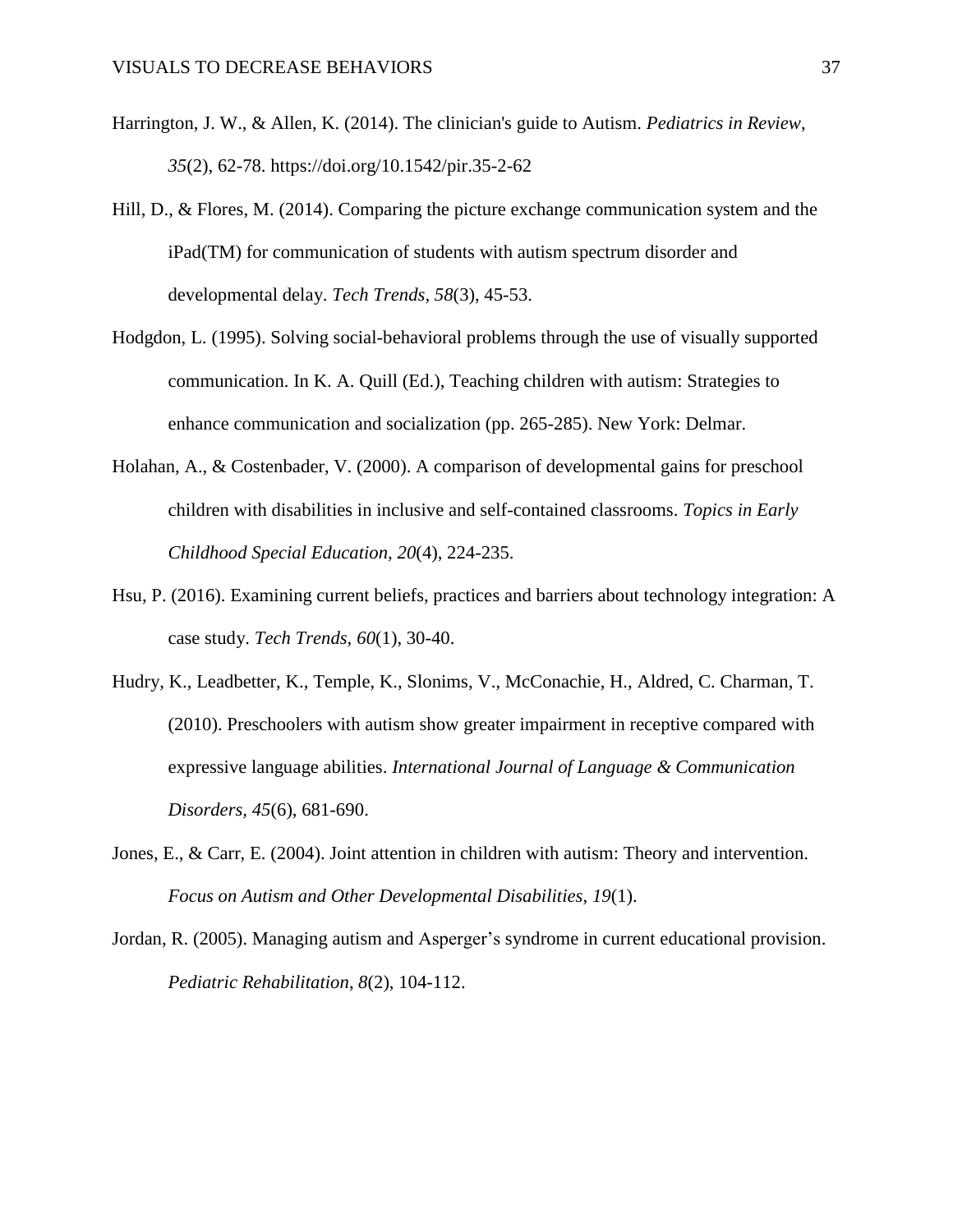Journal of speech pathology and therapy open access. (n.d.). Retrieved June 29, 2018, from Journal of speech pathology and therapy website:

https://www.omicsonline.org/submitmanuscript-speech-pathology-therapy.php

- Kern, L., Vorndran, C., Hilt, A., Ringdahl, J., Adelman, B., & Dunlap, G. (1998). Choice as an intervention to improve behavior: A review of the literature. *Journal of Behavioral Education*, *8*, 151-169.
- Krantz, P., & McClannahan, L. (1998). Social interaction skills for children with autism: a scriptfading procedure for beginning readers. *Journal of Applied Behavior Analysis*, *31*(2), 191-202.
- Kravits, T., Kamps, D., Kemmerer, K., & Potucek, J. (2002). Brief report: Increasing communication skills for an elementary-aged student with autism using the picture exchange communication system. *Journal of Autism and Developmental Disorders, 32*(3), 225-30.
- Kurt, O. (2011). A comparison of discrete trial teaching with and without gestures/signs in teaching receptive language skills to children with autism. *Kuram Ve Uygulamada Egitim Bilimleri, 11*(3), 1436-1444.
- Lane, K., Givner, C., & Pierson, M. (2004). Teacher expectations of student behavior. *The Journal of Special Education*, *38*(2), 104-110.
- McDaniel, S., Bruhn, A., & Troughton, L. (2017). A brief social skills intervention to reduce challenging classroom behavior. *Journal of Behavioral Education*, *26*(1), 53+.
- NAEYC, & DEC. (2009, April). Early childhood inclusion: A joint position statement by the Division for Early Childhood and the National Association for the Education of the Young Child.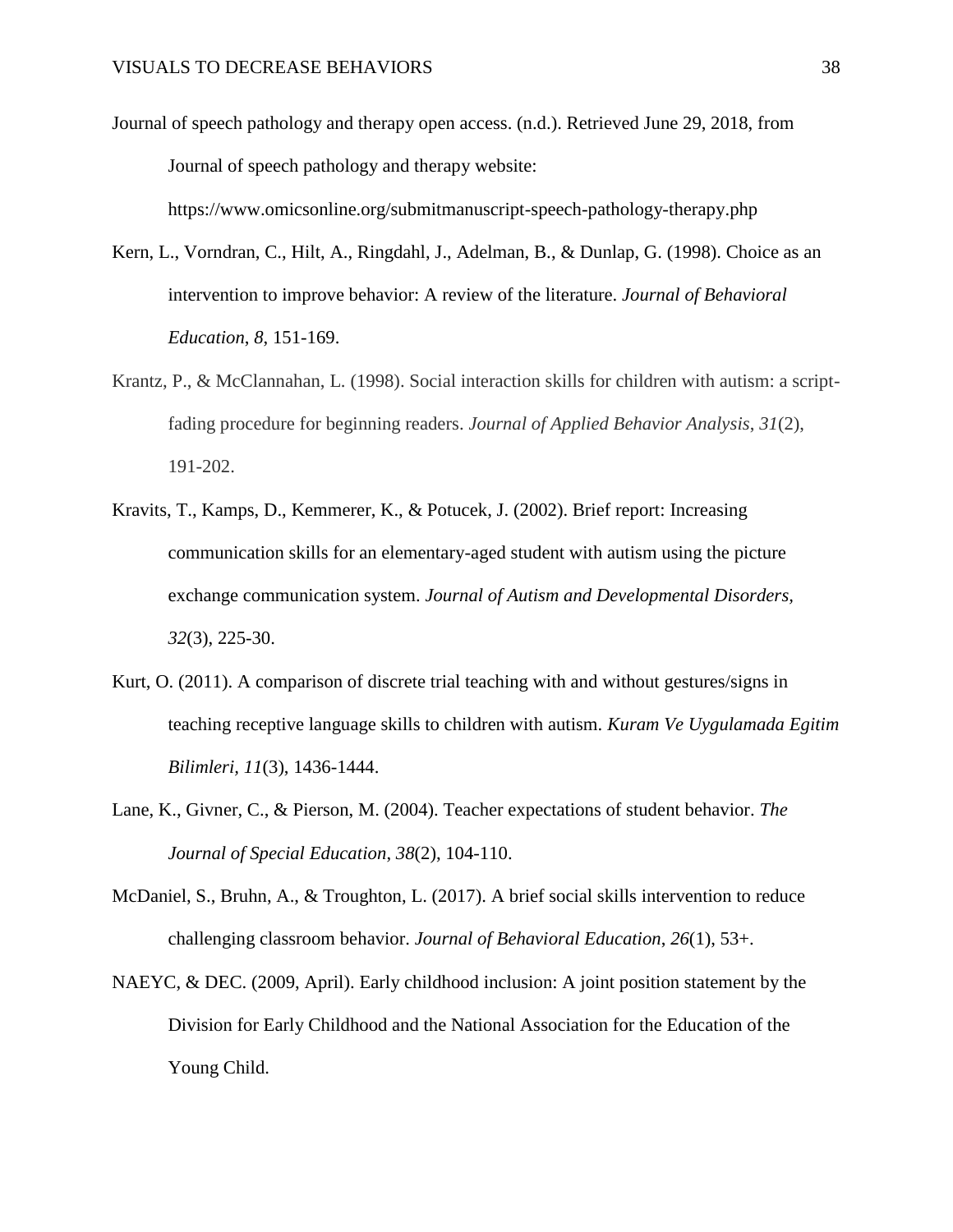- Naber F., Bakermans-Kranenburg M., van Ijzendoorn M., Dietz, C., van Daalen E., Swinkels S., … van Engeland, H. (2008). Joint attention development in toddlers with autism. *European Child & Adolescent Psychiatry*, *17*(3), 143–152.
- Preis, J. (2006). The effect of picture communication symbols on the verbal Comprehension of commands by young children with autism. *Focus on Autism and Other Developmental Disabilities*, *21*(4).
- Prevent-teach-reinforce: addressing problem behaviors of students with autism in general education classrooms. (2011). *Behavioral Disorders*, *36*(3), 1+.
- Quill, K. (1997). Instructional considerations for young children with autism: The rationale for visually cued instruction. *Journal of Autism and Developmental Disorders, 27*(6), 697- 714.
- Richman, K., & Bidshahri, R. (2018). Autism, theory of mind, and the reactive attitudes. *Bioethics*, *32*(1), 43-49.
- Sarah, H., Allison, B., Dolata, J., Tracy, R., & Wendy, M. (2014). Children with autism in the inclusive preschool classroom: A systematic review of single-subject design interventions on social communication skills. *Review Journal of Autism and Developmental Disorders*, *1*(3). https://doi.org/10.1007/s40489-014-0020-y
- Scattone, D., Wilczynski, S., Edwards, R., & Rabian, B. (2002). Decreasing disruptive behaviors of children with autism using social stories. *Journal of Autism and Developmental Disorders, 32*(6), 535-43.
- Schwartz, I. S., Garfinkle, A. N., & Bauer, J. (1998). The picture exchange communication system: Communicative outcomes for young children with disabilities. *Topics in Early Childhood Special Education, 18*(3), 144.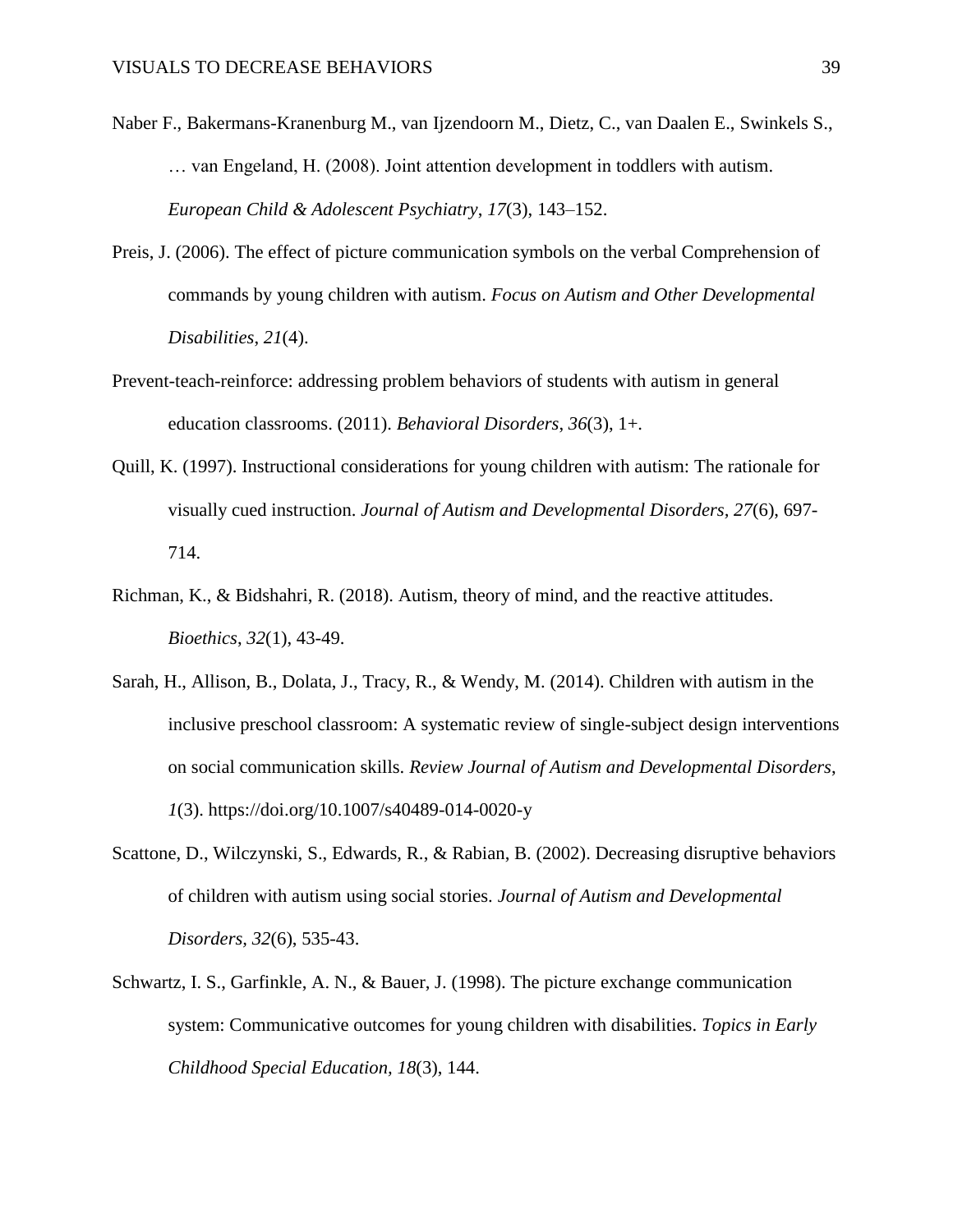- Sigafoos, J., Green, V., Payne, D. Son, S., O'Reilly, M., Lancioni, G. (2009). A comparison of picture exchange and speech-generating devices: Acquisition, preference, and effects of social interaction. *AAC: Augmentative & Alternative Communication, 25(*2), 99-109.
- Stoner, J., Beck, A., Bock, S., Hickey, K., Kosuwan, K., & Thompson, J. (2006). The effectiveness of the picture exchange communication system with nonspeaking adults. *Remedial and Special Education, 27*(3), 154-165.
- Sulzer-Azaroff, B., Hoffman, A. O., Horton, C. B., Bondy, A., & Lori, F. (2009). The picture exchange communication system (PECS): What do the data say? *Focus on Autism and Other Developmental Disabilities*, *24*(2), 89-103.

https://doi.org/10.1177/1088357609332743

- Tincani, M., Crozier, S., & Alazetta, L. (2006). The Picture Exchange Communication System: Effects on manding and speech development for school-aged children with Autism. *Education and Training in Developmental Disabilities*. *41*, 177-184.
- Unicef Innocenti. (2014, December 15). *Data collection and analysis* [Video file]. Retrieved from<https://www.youtube.com/watch?v=HFGVJJMDo4I>
- Waters, M., Lerman, D., & Hovanetz, A. (2009). Separate and combined effects of visual schedules and extinction plus differential reinforcement on problem behavior occasioned by transitions. *Journal of Applied Behavior Analysis, 42*(2), 309-13.
- Xin, J. & Leonard, D. (2015). Using iPads to teach communication skills of students with autism. *Journal of Autism and Developmental Disorders, 45*(12), 4154-4164.
- Yinling Wert, B. & Neisworth, J. (2003). Effects of video self-modeling on spontaneous requesting in children with autism. *Journal of Positive Behavior Interventions, 5*(1), 30.